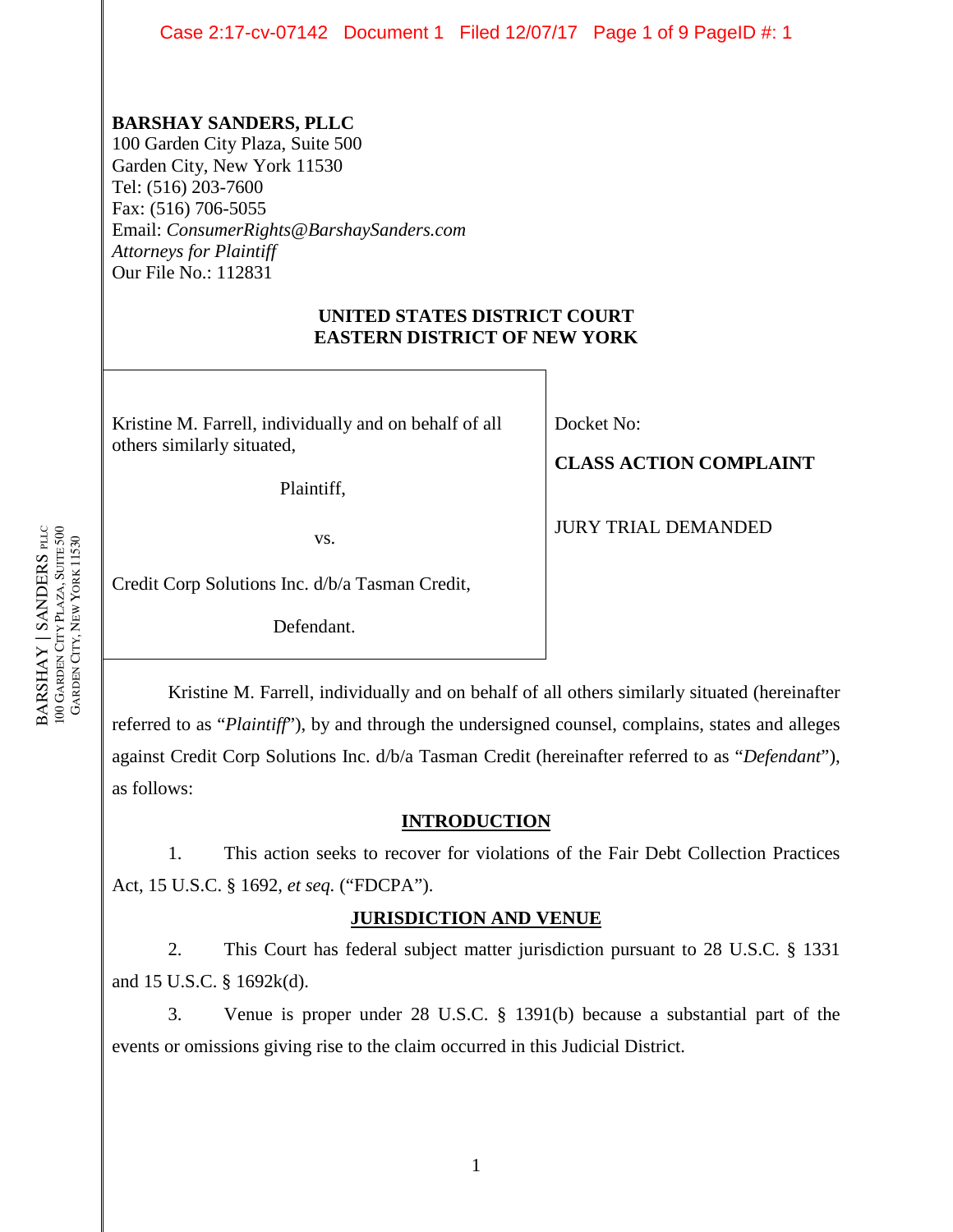Case 2:17-cv-07142 Document 1 Filed 12/07/17 Page 2 of 9 PageID #: 2

4. At all relevant times, Defendant conducted business within the State of New York.

#### **PARTIES**

5. Plaintiff Kristine M. Farrell is an individual who is a citizen of the State of New York residing in Suffolk County, New York.

6. Plaintiff is a "consumer" as defined by 15 U.S.C. § 1692a(3).

7. On information and belief, Defendant Credit Corp Solutions Inc. d/b/a Tasman Credit, is a Utah Corporation with a principal place of business in Salt lake County, Utah.

8. Defendant is regularly engaged, for profit, in the collection of debts allegedly owed by consumers.

9. Defendant is a "debt collector" as defined by 15 U.S.C. § 1692a(6).

# **ALLEGATIONS**

10. Defendant alleges Plaintiff owes a debt ("the Debt").

11. The Debt was primarily for personal, family or household purposes and is therefore a "debt" as defined by 15 U.S.C. § 1692a(5).

12. Sometime after the incurrence of the Debt, Plaintiff fell behind on payments owed.

13. Thereafter, at an exact time known only to Defendant, the Debt was assigned or otherwise transferred to Defendant for collection.

14. In its efforts to collect the debt, Defendant contacted Plaintiff by letter ("the Letter") dated December 23, 2016. (**"Exhibit 1."**)

15. The Letter was the initial communication Plaintiff received from Defendant.

16. The Letter is a "communication" as defined by 15 U.S.C. § 1692a(2).

## **FIRST COUNT Violation of 15 U.S.C. § 1692e**

17. Plaintiff repeats and realleges the foregoing paragraphs as if fully restated herein.

18. The Debt was incurred on a Synchrony Bank credit card.

19. The Letter states "As of the date of this letter, you owe \$2,190.67."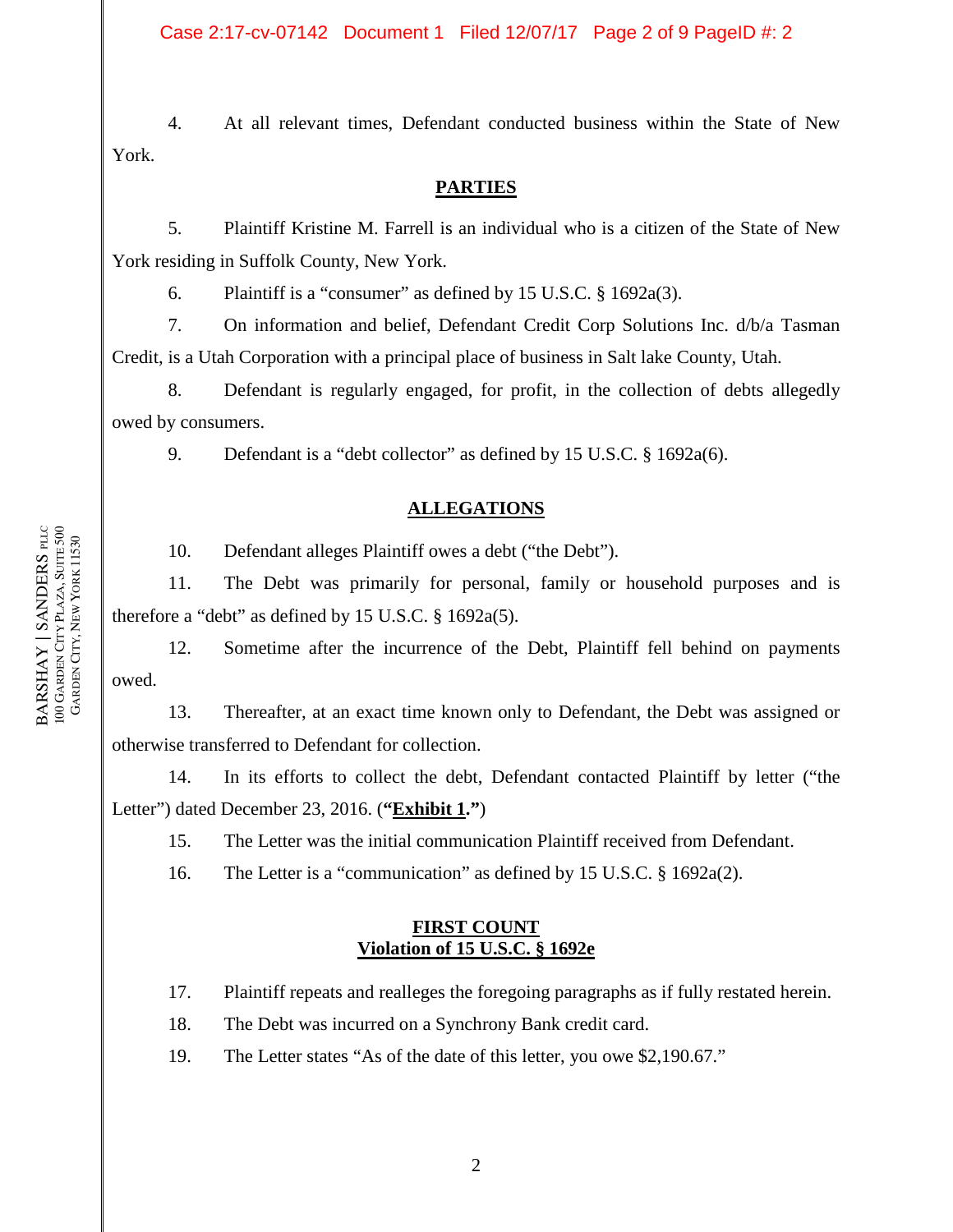20. The Letter also states, "This Notice refers to the amount due nad claimed herein, or any further amount which may become due by you on the above account."

21. Pursuant to the terms and conditions of the credit card, Synchrony Bank charged Plaintiff interest on any balance carried on the account.

22. Pursuant to the terms and conditions of the credit card, Synchrony Bank charged Plaintiff late fees on any payments due but not timely made by Plaintiff.

23. Pursuant to the terms and conditions of the credit card, Synchrony Bank charged Plaintiff other fees on the account.

24. The right to collect from Plaintiff interest on any balance carried on the account was not waived by Synchrony Bank.

25. The right to collect from Plaintiff late fees on any payments due but not timely made by Plaintiff was not waived by Synchrony Bank.

26. The right to collect from Plaintiff other fees on the account was not waived by Synchrony Bank.

27. The right to collect from Plaintiff interest on any balance carried on the account was not waived by any assignee or successor-in-interest.

28. The right to collect from Plaintiff late fees on any payments due but not timely made by Plaintiff was not waived by any assignee or successor-in-interest.

29. The right to collect from Plaintiff other fees on the account was not waived by any assignee or successor-in-interest.

30. Plaintiff was never informed by anyone that the terms and conditions of the credit card were changed.

31. Pursuant to the terms and conditions of the credit card, interest continued to accrue on any balance unpaid.

32. Pursuant to the terms and conditions of the credit card, late fees continued to accrue on any payments due but not timely made by Plaintiff.

33. Pursuant to the terms and conditions of the credit card, other fees continued to accrue on the account.

34. Pursuant to the terms and conditions of the credit card, Synchrony Bank and any assignee or successor-in-interest had the legal right to collect from Plaintiff interest on any balance carried on the account.

3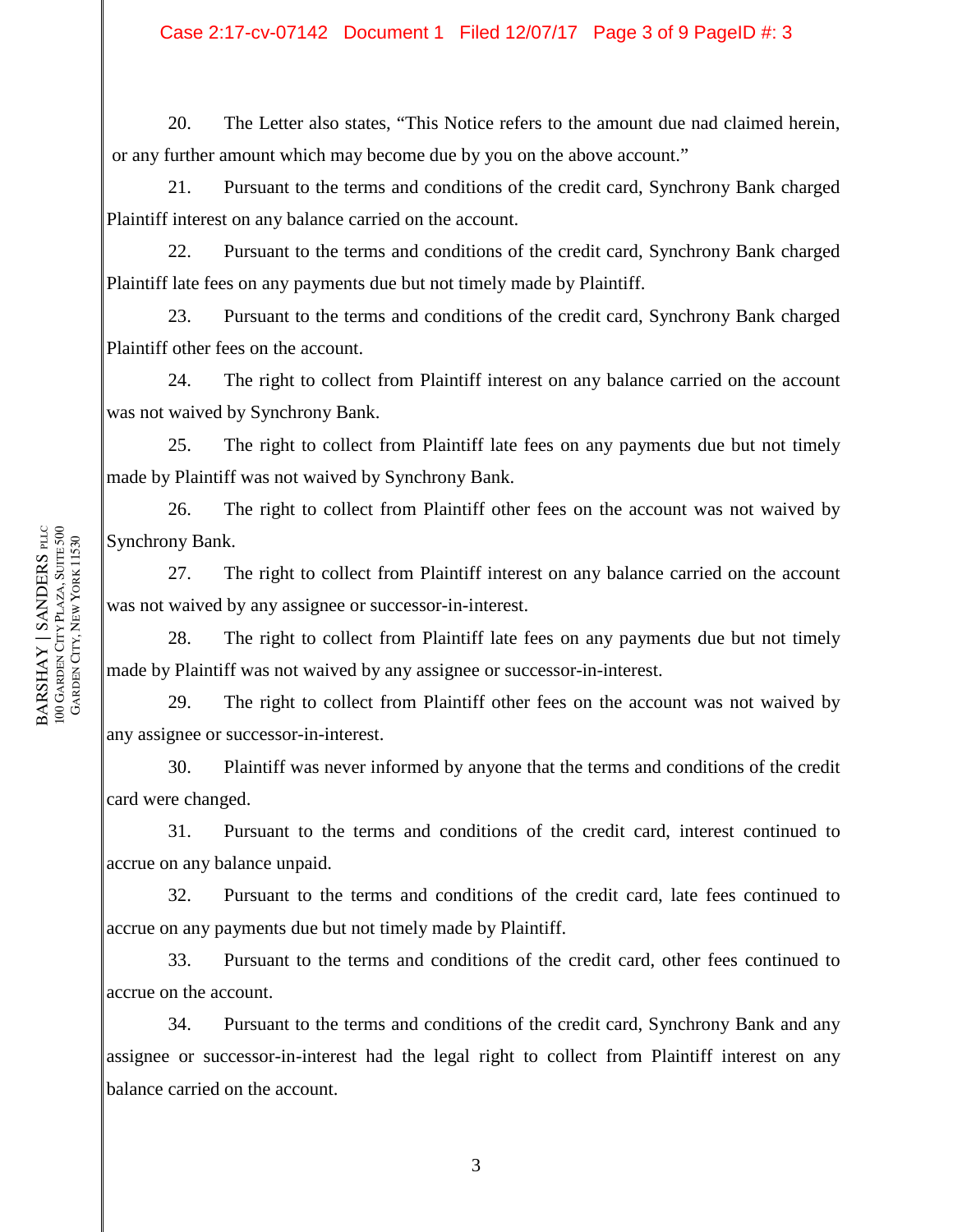35. Pursuant to the terms and conditions of the credit card, Synchrony Bank and any assignee or successor-in-interest had the legal right to collect from Plaintiff late fees on any payments due but not timely made by Plaintiff.

36. Pursuant to the terms and conditions of the credit card, Synchrony Bank and any assignee or successor-in-interest had the legal right to collect from Plaintiff other fees on the account.

37. Pursuant to the terms and conditions of the credit card, the legal right of Synchrony Bank and any assignee or successor-in-interest to collect from Plaintiff interest on any balance carried on the account is not waived by Synchrony Bank or any assignee or successor-ininterest as a result of a failure by either Synchrony Bank or any assignee or successor-in-interest at any point in time to attempt to collect from Plaintiff the aforementioned interest.

38. Pursuant to the terms and conditions of the credit card, the legal right of Synchrony Bank and any assignee or successor-in-interest to collect from Plaintiff late fees on any payments due but not timely made by Plaintiff is not waived by Synchrony Bank or any assignee or successor-in-interest as a result of a failure by either Synchrony Bank or any assignee or successor-in-interest at any point in time to attempt to collect from Plaintiff the aforementioned late fees.

39. Pursuant to the terms and conditions of the credit card, the legal right of Synchrony Bank and any assignee or successor-in-interest to collect from Plaintiff other fees on the account is not waived by Synchrony Bank or any assignee or successor-in-interest as a result of a failure by either Synchrony Bank or any assignee or successor-in-interest at any point in time to attempt to collect from Plaintiff the aforementioned other fees.

40. 15 U.S.C. § 1692e requires debt collectors, when they notify consumers of their account balance, to disclose that the balance may increase due to interest and fees.

41. The Letter failed to disclose that the balance stated may increase due to interest.

42. The Letter failed to disclose that the balance stated may increase due to late fees.

43. The Letter failed to disclose that the balance stated may increase due to other fees.

44. The Letter, because of the aforementioned failures, violates 15 U.S.C. § 1692e.

## **SECOND COUNT Violation of 15 U.S.C. § 1692e**

BARSHAY | SANDERS PLLC **BARSHAY | SANDERS** plic<br>100 Garden City Plaza, Suite 500<br>Garden City, New York 11530 GARDEN CITY PLAZA, SUITE 500 GARDEN CITY, NEW YORK 11530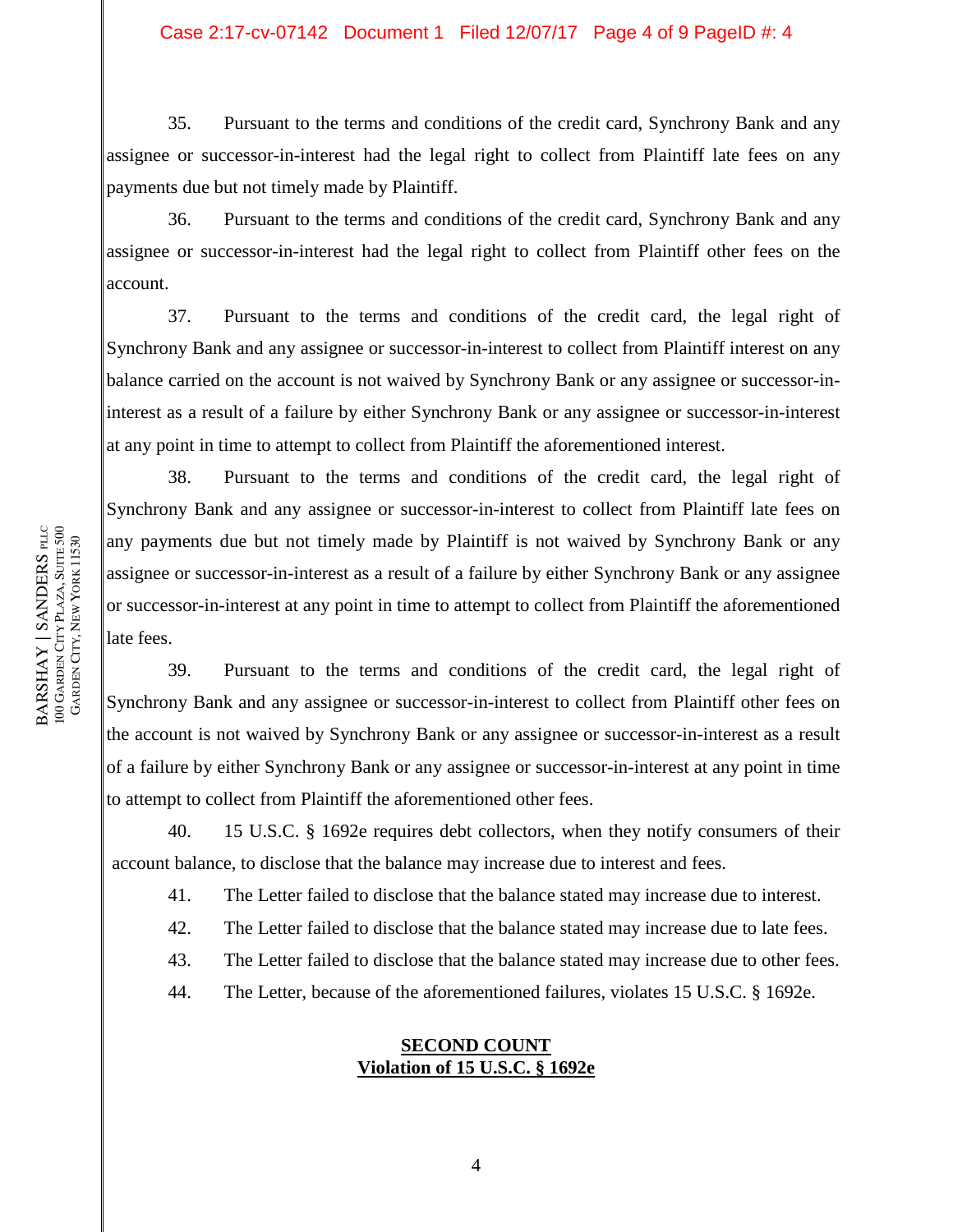45. Plaintiff repeats and realleges the foregoing paragraphs as if fully restated herein.

46. As previously set forth, the Letter states, "As of the date of this letter, you owe \$2190.67."

47. The Letter also states, "This Notice refers to the amount due nad claimed herein, or any further amount which may become due by you on the above account."

48. As previously set forth, Plaintiff was always charged interest on any balance carried on the account.

49. As previously set forth, Plaintiff was always charged late fees on any payments due but not timely made by Plaintiff.

50. As previously set forth, Plaintiff was never informed by anyone that the terms and conditions of the credit card were changed.

51. The Letter fails to disclose whether the amount stated may increase due to additional interest.

52. The Letter fails to disclose whether the amount stated may increase due to additional late fees.

53. The Letter fails to indicate whether the creditor will accept payment of the amount stated in full satisfaction of the debt if payment is made by a specified date.

54. The Letter fails to indicate the minimum amount Plaintiff owed at the time of the Letter.

55. The Letter fails to provide information that would allow the least sophisticated consumer to determine the minimum amount he or she owes at the time of the Letter.

56. The Letter fails to provide information that would allow Plaintiff to determine what Plaintiff will need to pay to resolve the debt at any given moment in the future.

57. The Letter fails to provide information that would allow the least sophisticated consumer to determine what he or she will need to pay to resolve the debt at any given moment in the future.

58. The Letter fails to provide information that would allow the least sophisticated consumer to determine the amount of interest owed.

59. For instance, the Letter fails to indicate the applicable interest rate.

60. For instance, the Letter fails to indicate the date of accrual of interest.

61. For instance, the Letter fails to indicate the amount of interest during any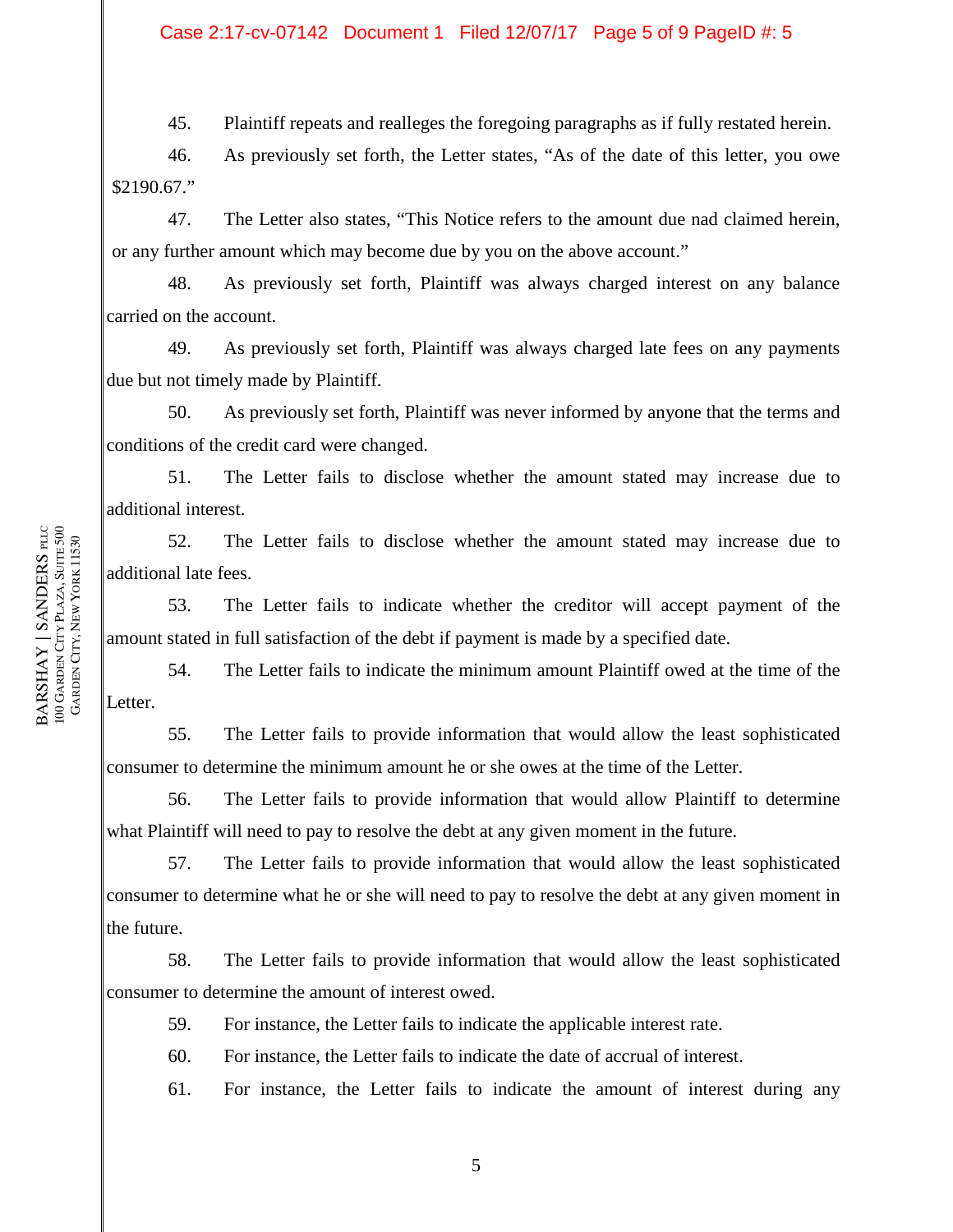measurable period.

62. The Letter fails to provide information that would allow the least sophisticated consumer to determine the amount of late fees owed.

63. For instance, the Letter fails to indicate the amount of late fees.

64. For instance, the Letter fails to indicate the date such fees will be added.

65. For instance, the Letter fails to indicate the amount of late fees during any measurable period.

66. The Letter fails to contain an explanation, understandable by the least sophisticated consumer, of any fees and interest that may cause the amount stated to increase.

67. The Letter fails to state whether interest, late fees and/or other fees are accruing.

68. The Letter fails to state what part of the amount stated is attributable to principal.

69. The Letter fails to state what part of the amount stated is attributable to interest.

70. The Letter fails to state what part of the amount stated is attributable to late fees.

71. The Letter fails to state what part of the amount stated is attributable to other fees.

72. The Letter, because of the aforementioned failures, would render the least sophisticated consumer unable to determine the minimum amount owed at the time of the Letter.

73. The Letter, because of the aforementioned failures, would render the least sophisticated consumer unable to determine what she will need to pay to resolve the debt at any given moment in the future.

74. The Letter, because of the aforementioned failures, would render the least sophisticated consumer unable to determine the amount of his or her debt.

75. The Letter, because of the aforementioned failures, would render the least sophisticated consumer unable to determine the amount of her debt because the consumer would not know whether interest and fees would continue to accrue, or whether the amount of the debt was static.

76. A collection letter violates 15 U.S.C. § 1692e if it can reasonably be read by the least sophisticated consumer to have two or more meanings, one of which is inaccurate.

77. The Letter, because of the aforementioned failures, and because interest and late fees were always charged on the account and Plaintiff was never informed by anyone that interest and late fees would no longer be applied, can reasonably be read by the least sophisticated consumer to mean that interest was still accruing.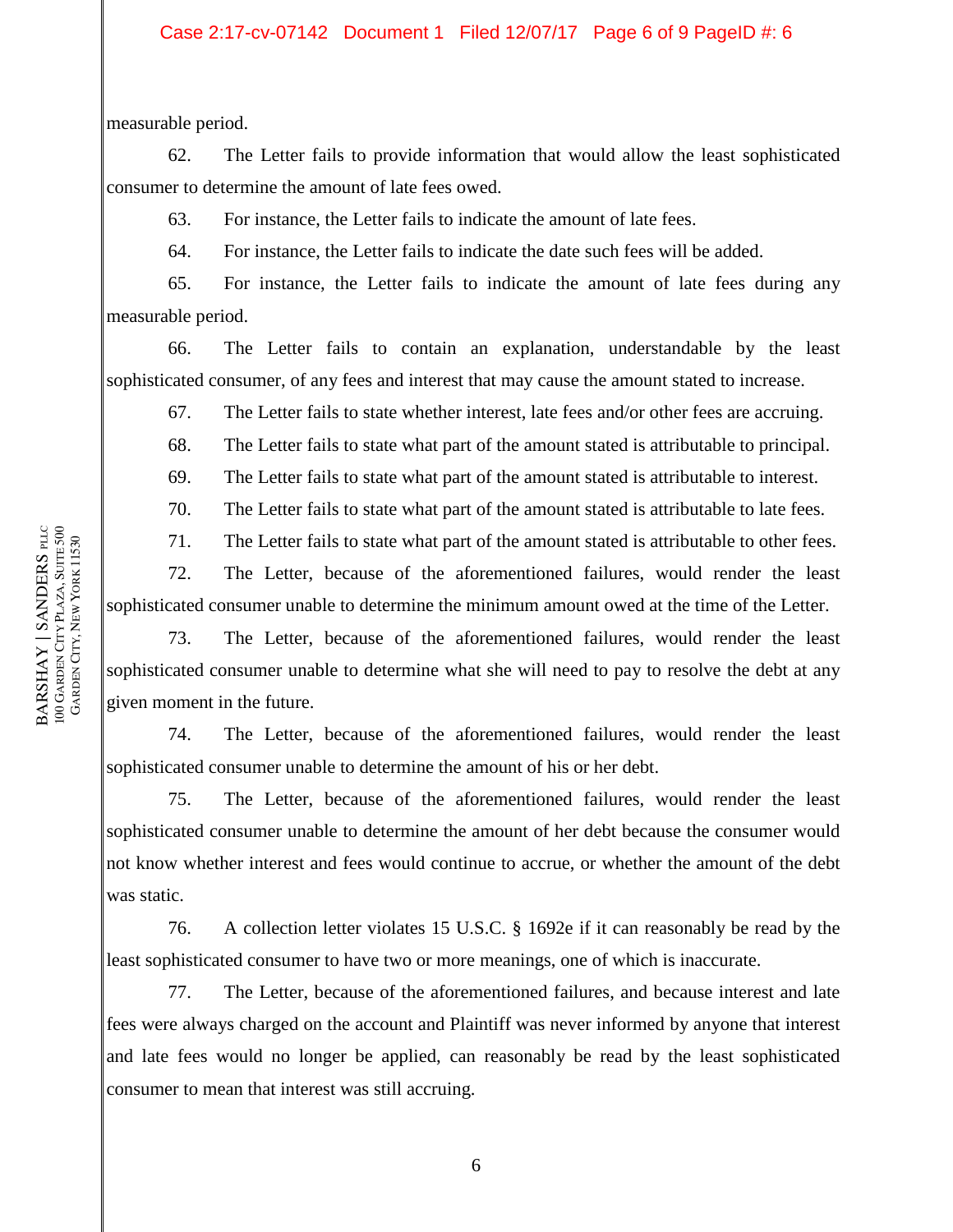78. The Letter, because of the aforementioned failures, and because interest and late fees were always charged on the account and Plaintiff was never informed by anyone that interest and late fees would no longer be applied, can reasonably be read by the least sophisticated consumer to mean that late fees were still accruing.

79. The Letter could also reasonably be read by the least sophisticated consumer to mean that interest was no longer accruing.

80. The Letter could also reasonably be read by the least sophisticated consumer to mean that late fees were no longer accruing.

81. The Letter could reasonably be read by the least sophisticated consumer to mean that the debt could be satisfied in full by payment of the amount stated.

82. The Letter could reasonably be read by the least sophisticated consumer to mean that the debt could be satisfied in full by payment of the amount stated at any time after receipt of the Letter.

83. The Letter could also reasonably be read by the least sophisticated consumer to mean that the amount stated was accurate only on the date of the Letter because of the continued accumulation of interest and/or late fees.

84. Because the Letter can reasonably be read by the least sophisticated consumer to have two or more meanings, one of which is inaccurate, as described, it is deceptive under 15 U.S.C. § 1692e. *See Islam v. Am. Recovery Serv. Inc.*, No. 17-CV-4228 (BMC), 2017 WL 4990570 (E.D.N.Y. Oct. 31, 2017).

85. For these reasons, Defendant violated 15 U.S.C. § 1692e.

#### **CLASS ALLEGATIONS**

86. Plaintiff brings this action individually and as a class action on behalf of all persons similarly situated in the State of New York from whom Defendant attempted to collect a consumer debt using a collection letter substantially similar to the one used herein, from one year before the date of this Complaint to the present.

87. This action seeks a finding that Defendant's conduct violates the FDCPA, and asks that the Court award damages as authorized by 15 U.S.C. § 1692k.

88. Defendant regularly engages in debt collection.

89. The Class consists of more than 35 persons from whom Defendant attempted to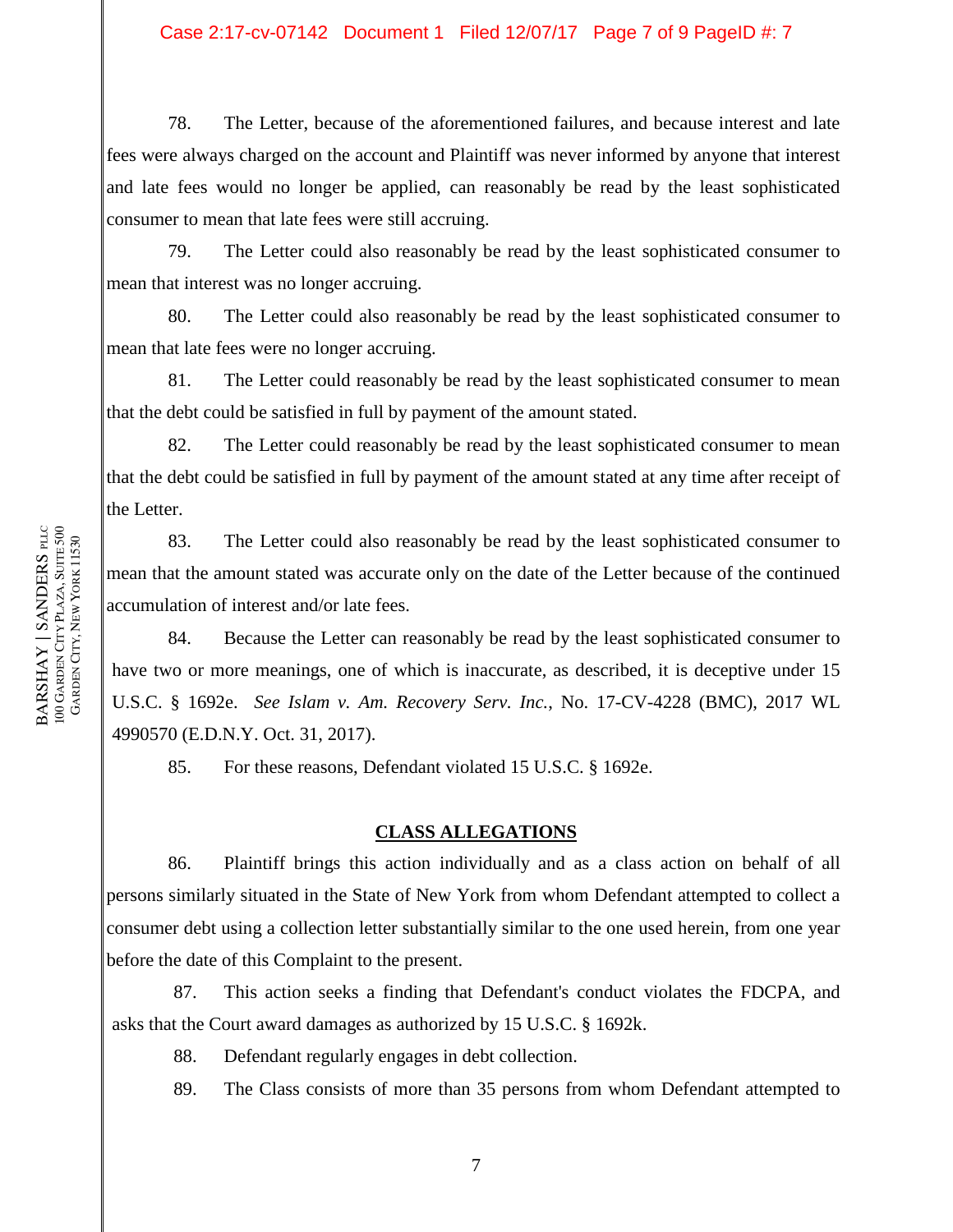collect delinquent consumer debts using a collection letter substantially similar to the one used herein.

90. Plaintiff's claims are typical of the claims of the Class. Common questions of law or fact raised by this class action complaint affect all members of the Class and predominate over any individual issues. Common relief is therefore sought on behalf of all members of the Class. This class action is superior to other available methods for the fair and efficient adjudication of this controversy.

91. The prosecution of separate actions by individual members of the Class would create a risk of inconsistent or varying adjudications with respect to the individual members of the Class, and a risk that any adjudications with respect to individual members of the Class would, as a practical matter, either be dispositive of the interests of other members of the Class not party to the adjudication, or substantially impair or impede their ability to protect their interests. Defendant has acted in a manner applicable to the Class as a whole such that declaratory relief is warranted.

92. Plaintiff will fairly and adequately protect and represent the interests of the Class. The management of the class action proposed is not extraordinarily difficult, and the factual and legal issues raised by this class action complaint will not require extended contact with the members of the Class, because Defendant's conduct was perpetrated on all members of the Class and will be established by common proof. Moreover, Plaintiff has retained counsel experienced in actions brought under consumer protection laws.

## **JURY DEMAND**

93. Plaintiff hereby demands a trial of this action by jury.

## **PRAYER FOR RELIEF**

**WHEREFORE,** Plaintiff respectfully requests judgment as follows:

a. Certify this action as a class action; and

b. Appoint Plaintiff as Class Representative of the Class, and Plaintiff's attorneys as Class Counsel; and

c. Find that Defendant's actions violate the FDCPA; and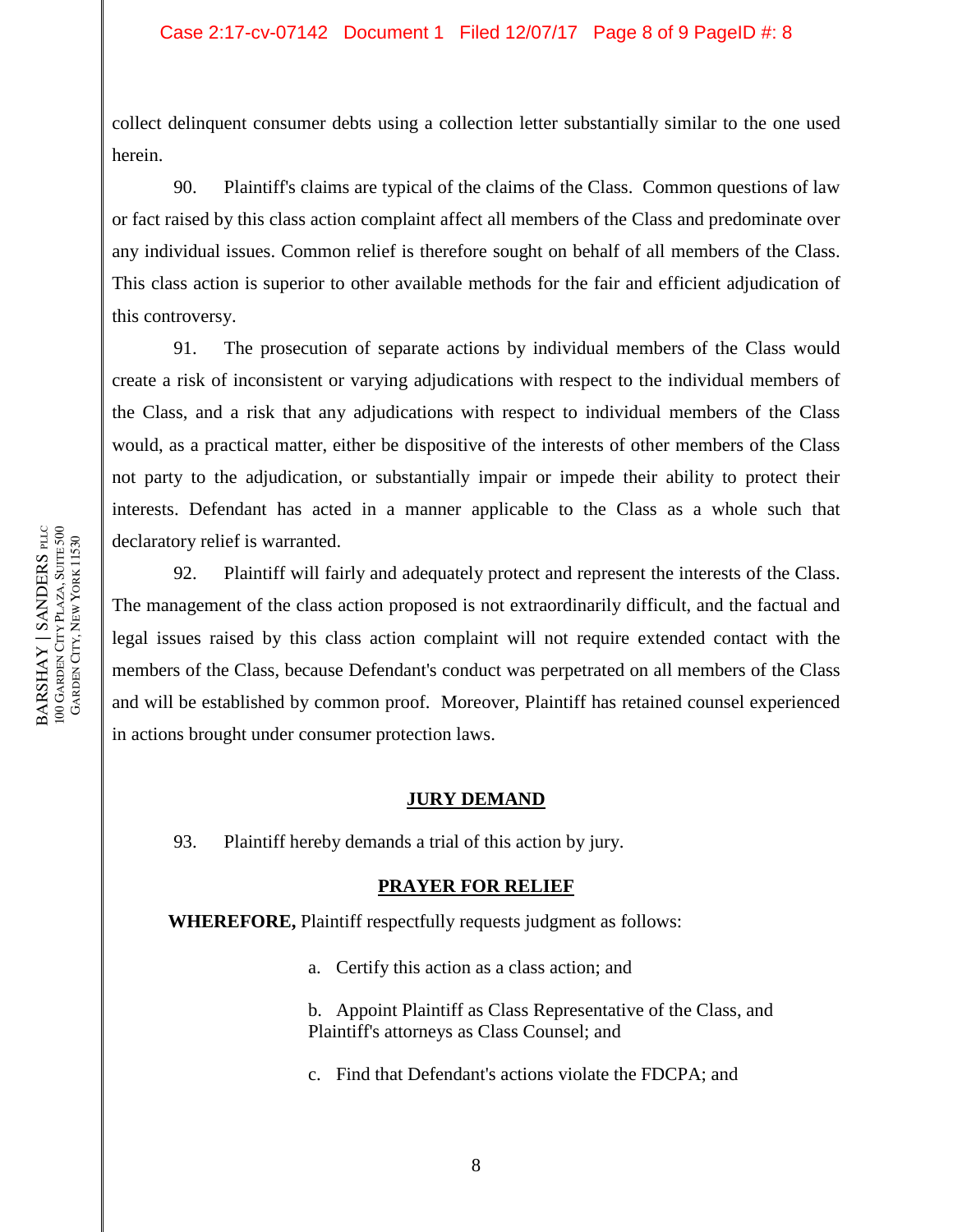d. Grant damages against Defendant pursuant to 15 U.S.C. § 1692k; and

- e. Grant Plaintiff's attorneys' fees pursuant to 15 U.S.C. § 1692k; and
- f. Grant Plaintiff's costs; together with
- g. Such other relief that the Court determines is just and proper.

DATED: December 4, 2017

## **BARSHAY SANDERS, PLLC**

By:  $\sqrt{s}$  *Craig B. Sanders* Craig B. Sanders, Esq. 100 Garden City Plaza, Suite 500 Garden City, New York 11530 Tel: (516) 203-7600 Fax: (516) 706-5055 csanders@barshaysanders.com *Attorneys for Plaintiff* Our File No.: 112831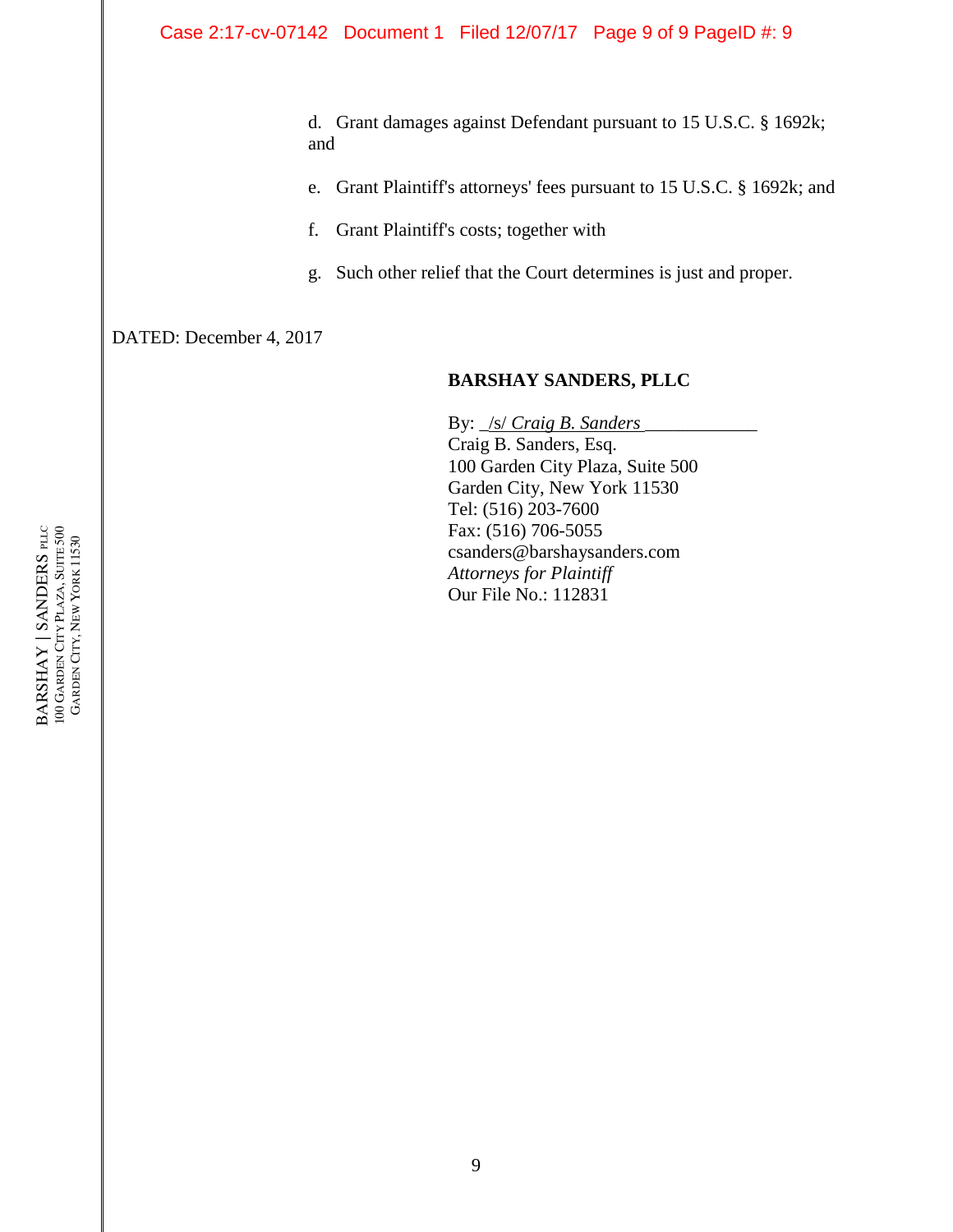Kristine Farrell Case 2:17-cv-07142 Document 1-1 Filed 12/07/17 Page 1 of 1 PageID #: 10 24 Oakridge Cir Ridge, NY 11961-2320



CREDIT CORP SOLUTIONS INC DBA TASMAN CREDIT Original Creditor: Synchrony Bank/Care Credit <sup>180</sup> Election Road Suite 200 Original Account: \*\*\*\*\*\*\*\*\*\*\*\*1116 Draper, UT 84020 Current Creditor: Credit Corp Solutions Inc E-mail: info@tasmancredit.com Balance At Charge Off: \$2,190.67<br>Total Interest accrued since Charge Off: \$0.00 Metal Portal Music 10am - 7pm MST, Mon - Wed Total Interest accrued since Charge Off: \$0.00 Office Hours: 10am - 7pm MST, Mon - Wed<br>Total Fees and Charges since Charge Off: \$0.00 Office Analysis of the State of the Fri Total Fees and Charges since Charge Off: \$0.00 8:30am - 5:30pm MST, Thur - Fri<br>Total Payments and Credits since Charge Off: \$0.00 8:30 8:30am - 5:30pm MST, Thur - Fri

Reference Number: 23, 2016

621

Dear Kristine Farrell,

Balance Outstanding: \$2.190.67

Notice is hereby given that on 12/21/16 all rights, title and interest in the above listed debt have been assigned to CREDIT<br>CORP SOLUTIONS INC DBA TASMAN CREDIT. This Notice refers to the amount due and claimed herein, or amount which may become due by you on the above account.

Unless you notify this office within 30 days after receiving this notice that you dispute the validity of this debt, or any<br>portion thereof, this office will assume this debt is valid. If you notify this office in writing a copy of a judgment and mail you a copy of such judgment or verification. If you request, in writing, from this office within<br>30 days after receiving this notice this office will provide you with the name and address of t

As of the date of this letter, you owe \$2, 190.67. For further information, write the undersigned or call 800-483-2361.

Yours faithfully,

Credit Corp Solutions Inc. DBA Tasman Credit 800-483-2361 info@tasmancredit.com

Total Payments and Credits since Charge Off: \$0.00

This communication is from a debt collector. This is an attempt to collect a debt and any information obtained will be used<br>for that purpose.

| CCSI/621 | 681007188235                                                | NOTICE: SEE REVERSE FOR IMPORTANT INFORMATION<br>A *** PLEASE RETAIN THIS PORTION FOR YOUR RECORDS *** A                                      |      |                       |                                                                     | 1336/0000722/7                                                                                                                                          |      |
|----------|-------------------------------------------------------------|-----------------------------------------------------------------------------------------------------------------------------------------------|------|-----------------------|---------------------------------------------------------------------|---------------------------------------------------------------------------------------------------------------------------------------------------------|------|
|          |                                                             | ▼ *** PLEASE RETURN THIS PORTION WITH YOUR PAYMENT*** ▼                                                                                       |      |                       |                                                                     |                                                                                                                                                         |      |
|          | P.O. Box 1911                                               |                                                                                                                                               |      |                       | <b>Reference Number</b>                                             | DO96                                                                                                                                                    |      |
|          | Southgate, MI 48195-0911                                    |                                                                                                                                               |      | Name Kristine Farrell |                                                                     |                                                                                                                                                         |      |
|          |                                                             |                                                                                                                                               |      |                       | <b>Payment Amount</b>                                               |                                                                                                                                                         |      |
|          |                                                             |                                                                                                                                               |      | <b>Amount Due</b>     |                                                                     | \$2,190.67                                                                                                                                              |      |
| $\equiv$ |                                                             |                                                                                                                                               |      |                       | SEND ALL PAYMENTS TO V                                              |                                                                                                                                                         |      |
|          |                                                             | րական հետ կառությունների միական ա                                                                                                             |      |                       |                                                                     |                                                                                                                                                         |      |
|          | Kristine Farrell<br>24 Oakridge Cir<br>Ridge, NY 11961-2320 |                                                                                                                                               | 2539 |                       | <b>TASMAN CREDIT</b><br>63 East 11400 South: 408<br>Sandy, UT 84070 | ներիկ, իր կան է կան երկան է կան է կան է կան է կան է կան է կան է կան է կան է կան է կան է կան է կան է կան է կան է<br><b>CREDIT CORP SOLUTIONS INC DBA</b> |      |
|          |                                                             | Check here if your address or phone number has changed. Please indicate<br>changes on the back of this page, and return in enclosed envelope. |      |                       | (800) 483-2361                                                      |                                                                                                                                                         | COM- |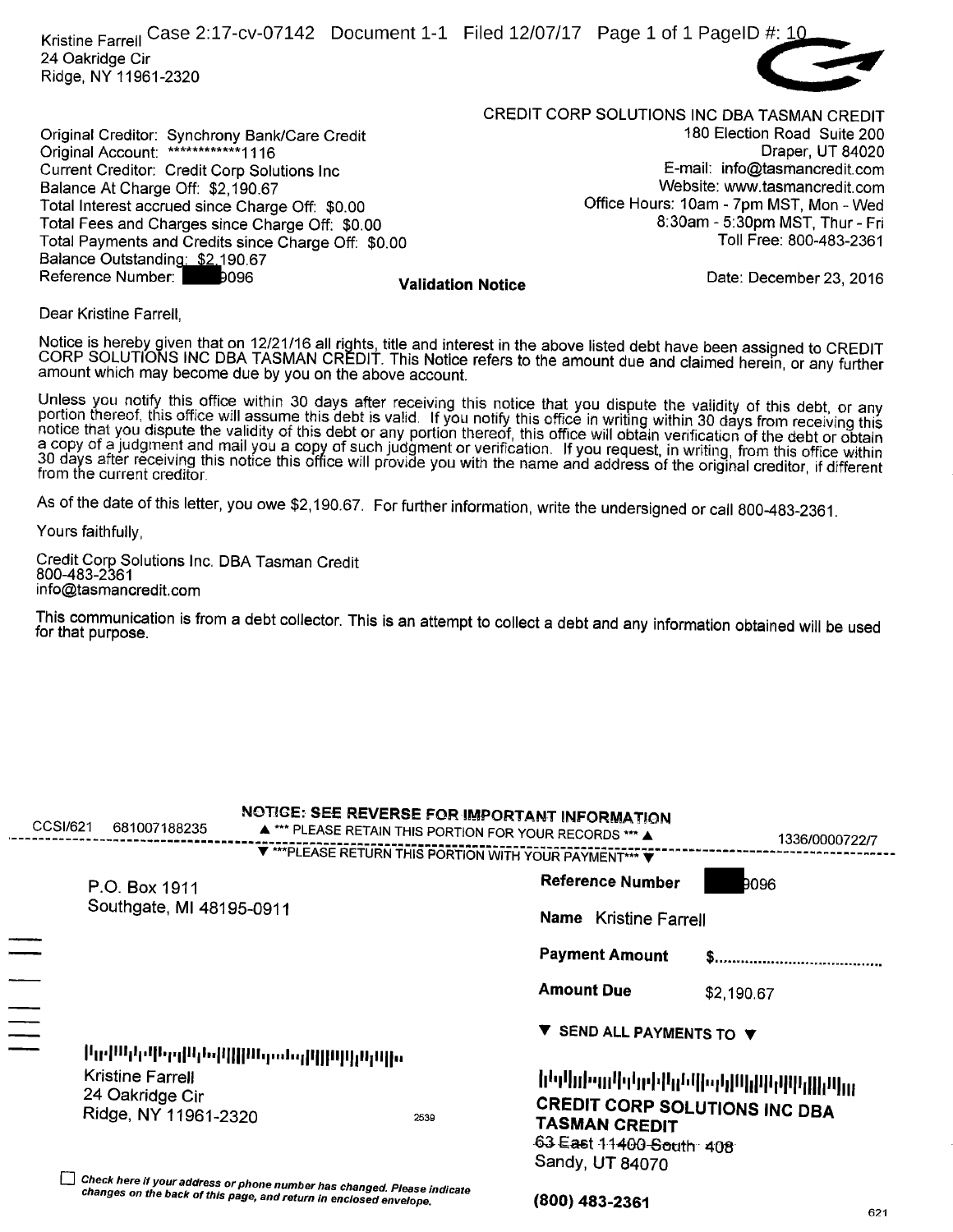#### Case 2:17-cv-07142 Document 1-2 Filed 12/07/17 Page 1 of 1 PageID #: 11

AO 440 (Rev. 06/12) Summons in a Civil Action

#### **UNITED STATES DISTRICT COURT**

for the

#### EASTERN DISTRICT OF NEW YORK

)  $\lambda$ ) ) ) ) ) ) )

Kristine M. Farrell, individually and on behalf of all others similarly situated

*Plaintiff(s)*

v.

Civil Action No.

Credit Corp Solutions Inc. d/b/a Tasman Credit

*Defendant(s)*

#### **SUMMONS IN A CIVIL ACTION**

To: *(Defendant's name and address)*

Credit Corp Solutions Inc. d/b/a Tasman Credit NATIONAL REGISTERD AGENTS, INC. SUITE 501 875 AVENUE OF THE AMERICAS NEW YORK, NEW YORK, 10001

A lawsuit has been filed against you.

Within 21 days after service of this summons on you (not counting the day you received it) – or 60 days if you are the United States, or a United States agency, or an officer or employee of the United States described in Fed. R. Civ. P. 12 (a)(2) or  $(3)$  – you must serve on the plaintiff an answer to the attached complaint or a motion under Rule 12 of the Federal Rules of Civil Procedure. The answer or motion must be served on the plaintiff or plaintiff's attorney, whose name and address are:

> BARSHAY SANDERS PLLC 100 GARDEN CITY PLAZA, SUITE 500 GARDEN CITY, NY 11530

If you fail to respond, judgment by default will be entered against you for the relief demanded in the complaint. You also must file your answer or motion with the court.

*CLERK OF COURT*

Date:  $\_\_$ 

*\_\_\_\_\_\_\_\_\_\_\_\_\_\_\_\_\_\_\_\_\_\_\_\_\_\_\_\_\_\_\_\_\_\_\_\_\_\_\_\_ Signature of Clerk or Deputy Clerk*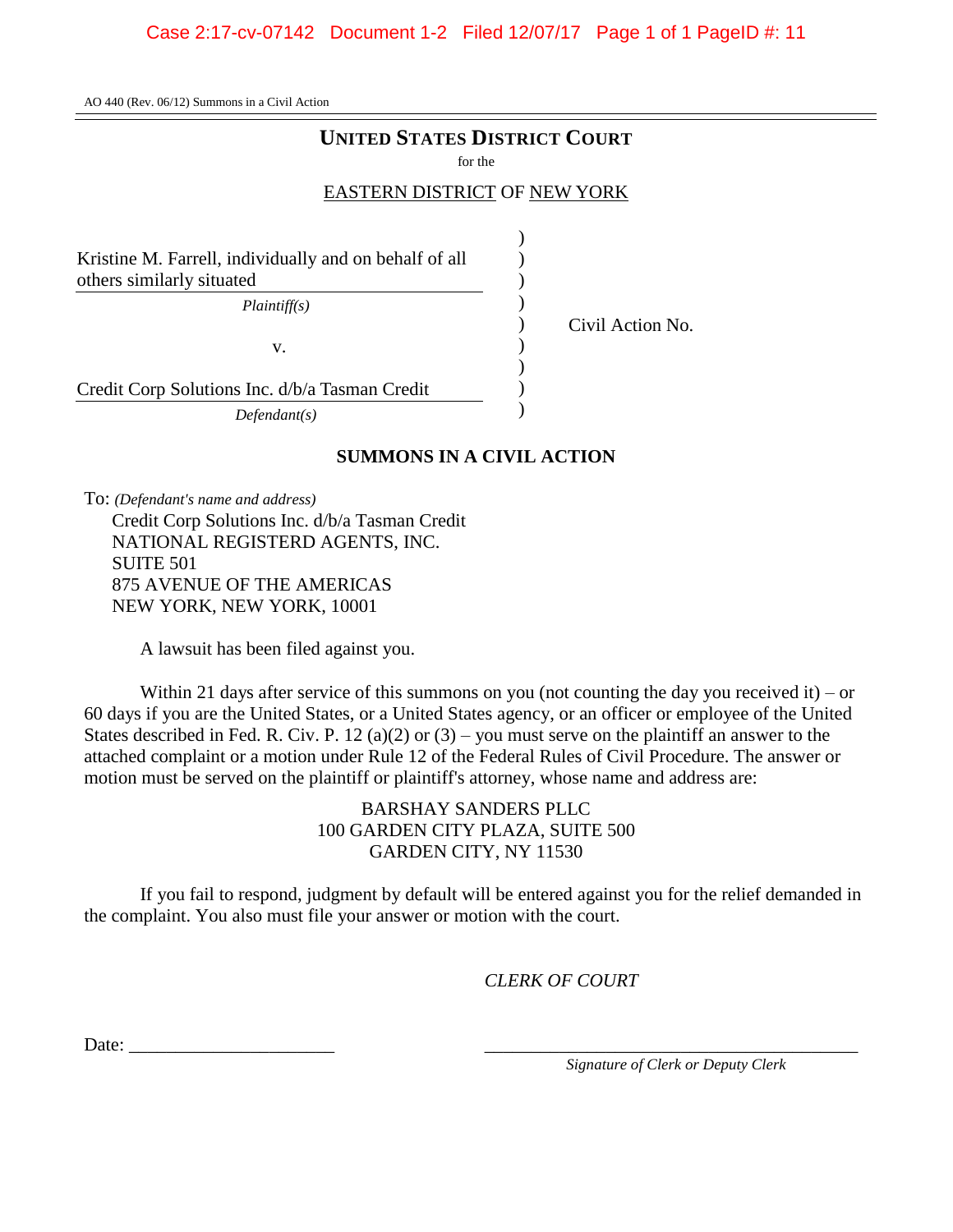# **IS 44 (Rev. 11/27/17) Case 2:17-cv-07142 Document Cover Restaural 7 Page 1 of 2 PageID #: 12**

The JS 44 civil cover sheet and the information contained herein neither replace nor supplement the filing and service of pleadings or other papers as required by law, except as provided by local rules of court. This form,

| <b>DEFENDANTS</b><br>CREDIT CORP SOLUTIONS INC. D/B/A TASMAN<br><b>KRISTINE M. FARRELL</b><br>CREDIT<br><b>SUFFOLK</b><br><b>SALT LAKE</b><br>County of Residence of First Listed Defendant<br>(b) County of Residence of First Listed Plaintiff<br>(EXCEPT IN U.S. PLAINTIFF CASES)<br>(IN U.S. PLAINTIFF CASES ONLY)<br>NOTE: IN LAND CONDEMNATION CASES, USE THE LOCATION OF THE TRACT OF LAND INVOLVED.<br>(c) Attorneys (Firm Name, Address, and Telephone Number)<br>Attorneys (If Known)<br><b>BARSHAY SANDERS, PLLC</b><br>100 Garden City Plaza, Ste 500, Garden City, NY 11530<br>$(516)$ 203-7600<br><b>II. BASIS OF JURISDICTION</b> (Place an "X" in One Box Only)<br><b>III. CITIZENSHIP OF PRINCIPAL PARTIES</b> (Place an "X" in One Box for Plaintiff<br>(For Diversity Cases Only)<br>and One Box for Defendant)<br><b>DEF</b><br>• 3 Federal Question<br><b>PTF</b><br>PIF<br>O <sub>1</sub><br>U.S. Government<br>DEF<br>Plaintiff<br>(U.S. Government Not a Party)<br>Citizen of This State<br>O <sub>1</sub><br>O 1 Incorporated or Principal Place<br>O<br>O <sub>4</sub><br>$\overline{4}$<br>of Business In This State<br>O 2 U.S. Government<br>Citizen of Another State<br>O <sub>2</sub><br>Incorporated and Principal Place<br>O<br>5<br>O <sub>5</sub><br>O 4<br>O <sub>2</sub><br>Diversity<br>Defendant<br>of Business In Another State<br>(Indicate Citizenship of Parties in Item III)<br>Citizen or Subject of a<br>O <sub>3</sub><br><b>Foreign Nation</b><br>O<br>O <sub>6</sub><br>O <sub>3</sub><br>6<br>Foreign Country<br><b>IV. NATURE OF SUIT</b> (Place an "X" in One Box Only)<br><b>CONTRACT</b><br><b>TORTS</b><br><b>FORFEITURE/PENALTY</b><br><b>BANKRUPTCY</b><br><b>OTHER STATUTES</b><br>O 625 Drug Related Seizure of<br>O 110 Insurance<br>PERSONAL INJURY<br>PERSONAL INJURY<br>O 422 Appeal 28 USC 158<br>O 375 False Claims Act<br>Property 21 USC 881<br>O 423 Withdrawal<br>O 310 Airplane<br>O 365 Personal Injury -<br>O 400 State Reapportionment<br>O 690 Other<br>O 315 Airplane Product<br>Product Liability<br>28 USC 157<br>O 410 Antitrust<br>Liability<br>O 367 Health Care/<br>O 430 Banks and Banking<br>O 140 Negotiable Instrument<br><b>PROPERTY RIGHTS</b><br>O 150 Recovery of Overpayment & O 320 Assault, Libel &<br>O 450 Commerce<br>Pharmaceutical<br>O 820 Copyrights<br><b>Enforcement of Judgment</b><br>Slander<br>O 460 Deportation<br>Personal Injury<br>O 830 Patent<br>O 151 Medicare Act<br>O 330 Federal Employers'<br>Product Liability<br>O 470 Racketeer Influenced and<br>O 840 Trademark<br>O 152 Recovery of Defaulted<br>Liability<br>O 368 Asbestos Personal<br><b>Corrupt Organizations</b><br>●480 Consumer Credit<br>O 340 Marine<br><b>Student Loans</b><br><b>Injury Product</b><br><b>LABOR</b><br><b>SOCIAL SECURITY</b><br>O 490 Cable/Sat TV<br>O 345 Marine Product<br>(Excludes Veterans)<br>Liability<br>O 861 HIA (1395ff)<br>O 710 Fair Labor Standards<br>PERSONAL PROPERTY<br>O 850 Securities/Commodities/<br>O 153 Recovery of Overpayment<br>Liability<br>O 862 Black Lung (923)<br>Act<br>of Veteran's Benefits<br>O 350 Motor Vehicle<br>O 370 Other Fraud<br>Exchange<br>O 863 DIWC/DIWW $(405(g))$<br>O 720 Labor/Management<br>O 890 Other Statutory Actions<br>O 355 Motor Vehicle<br>O 371 Truth in Lending<br>O 864 SSID Title XVI<br>Relations<br>O 891 Agricultural Acts<br>O 190 Other Contract<br>O 380 Other Personal<br><b>Product Liability</b><br>O 740 Railway Labor Act<br>$O$ 865 RSI (405(g))<br>O 360 Other Personal<br>Property Damage<br>O 893 Environmental Matters<br>O 751 Family and Medical<br>O 385 Property Damage<br>Injury<br>O 895 Freedom of Information<br>Leave Act<br>O 362 Personal Injury -<br>Product Liability<br>Act<br>O 790 Other Labor Litigation<br>O 896 Arbitration<br><b>Medical Malpractice</b><br><b>REAL PROPERTY</b><br><b>PRISONER PETITIONS</b><br><b>CIVIL RIGHTS</b><br>FEDERAL TAX SUITS<br>O 791 Employee Retirement<br>O 899 Administrative Procedure<br>O 210 Land Condemnation<br>O 440 Other Civil Rights<br><b>Habeas Corpus:</b><br>O 870 Taxes (U.S. Plaintiff<br>Income Security Act<br>Act/Review or Appeal of<br>O 441 Voting<br>O 463 Alien Detainee<br>or Defendant)<br><b>Agency Decision</b><br>O 442 Employment<br>O 871 IRS-Third Party<br>O 510 Motions to Vacate<br>O 950 Constitutionality of<br>O 240 Torts to Land<br>$O$ 443 Housing/<br>Sentence<br>26 USC 7609<br><b>State Statutes</b><br>O 245 Tort Product Liability<br>O 530 General<br>Accommodations<br>O 445 Amer. w/Disabilities -<br>O 535 Death Penalty<br><b>IMMIGRATION</b><br>Other:<br>Employment<br>O 462 Naturalization Application<br>O 446 Amer. w/Disabilities -<br>O 540 Mandamus & Other<br>O 465 Other Immigration<br>O 550 Civil Rights<br>Other<br>Actions<br>O 448 Education<br>O 555 Prison Condition<br>O 560 Civil Detainee<br>Conditions of<br>Confinement<br><b>V. ORIGIN</b> (Place an "X" in One Box Only)<br>$\bullet$ 1 Original<br>O 5 Transferred from<br>O 8 Multidistrict<br>O 2 Removed from State<br>O 3 Remanded from Appellate<br>O 4 Reinstated or<br>O 6 Multidistrict<br>Proceeding<br>Another District<br>Litigation $-$<br>Court<br>Reopened<br>Litigation $-$<br>Court<br>(specify)<br>Direct File<br>Transfer<br>Cite the U.S. Civil Statute under which you are filing (Do not cite jurisdictional statutes unless diversity): 15 USC §1692<br><b>VI. CAUSE OF ACTION</b><br>Brief description of cause:<br>15 USC §1692 Fair Debt Collection Practices Act Violation<br><b>CHECK IF THIS IS A CLASS ACTION</b><br><b>DEMAND \$</b><br>CHECK YES only if demanded in complaint:<br>UNDER RULE 23, F.R.Cv.P.<br><b>COMPLAINT:</b><br><b>JURY DEMAND:</b><br>$\bullet$ Yes $\circ$ No | purpose of initialing the civil docket sheet. [BEE INSTRUCTIONS ON NEAT TAGE OF THIS FORM.] |  |  |  |  |  |  |
|------------------------------------------------------------------------------------------------------------------------------------------------------------------------------------------------------------------------------------------------------------------------------------------------------------------------------------------------------------------------------------------------------------------------------------------------------------------------------------------------------------------------------------------------------------------------------------------------------------------------------------------------------------------------------------------------------------------------------------------------------------------------------------------------------------------------------------------------------------------------------------------------------------------------------------------------------------------------------------------------------------------------------------------------------------------------------------------------------------------------------------------------------------------------------------------------------------------------------------------------------------------------------------------------------------------------------------------------------------------------------------------------------------------------------------------------------------------------------------------------------------------------------------------------------------------------------------------------------------------------------------------------------------------------------------------------------------------------------------------------------------------------------------------------------------------------------------------------------------------------------------------------------------------------------------------------------------------------------------------------------------------------------------------------------------------------------------------------------------------------------------------------------------------------------------------------------------------------------------------------------------------------------------------------------------------------------------------------------------------------------------------------------------------------------------------------------------------------------------------------------------------------------------------------------------------------------------------------------------------------------------------------------------------------------------------------------------------------------------------------------------------------------------------------------------------------------------------------------------------------------------------------------------------------------------------------------------------------------------------------------------------------------------------------------------------------------------------------------------------------------------------------------------------------------------------------------------------------------------------------------------------------------------------------------------------------------------------------------------------------------------------------------------------------------------------------------------------------------------------------------------------------------------------------------------------------------------------------------------------------------------------------------------------------------------------------------------------------------------------------------------------------------------------------------------------------------------------------------------------------------------------------------------------------------------------------------------------------------------------------------------------------------------------------------------------------------------------------------------------------------------------------------------------------------------------------------------------------------------------------------------------------------------------------------------------------------------------------------------------------------------------------------------------------------------------------------------------------------------------------------------------------------------------------------------------------------------------------------------------------------------------------------------------------------------------------------------------------------------------------------------------------------------------------------------------------------------------------------------------------------------------------------------------------------------------------------------------------------------------------------------------------------------------------------------------------------------------------------------------------------------------------------------------------------------------------------------------------------------------------------------------------------------------------------------------------------------------------------------------------------------------------------------------------------------------------------------------------------------------------------------------------------------------------------------------------------------------------------------------------------------------------------------------------------------------------------------------------------------------------------------------------------------------------|---------------------------------------------------------------------------------------------|--|--|--|--|--|--|
|                                                                                                                                                                                                                                                                                                                                                                                                                                                                                                                                                                                                                                                                                                                                                                                                                                                                                                                                                                                                                                                                                                                                                                                                                                                                                                                                                                                                                                                                                                                                                                                                                                                                                                                                                                                                                                                                                                                                                                                                                                                                                                                                                                                                                                                                                                                                                                                                                                                                                                                                                                                                                                                                                                                                                                                                                                                                                                                                                                                                                                                                                                                                                                                                                                                                                                                                                                                                                                                                                                                                                                                                                                                                                                                                                                                                                                                                                                                                                                                                                                                                                                                                                                                                                                                                                                                                                                                                                                                                                                                                                                                                                                                                                                                                                                                                                                                                                                                                                                                                                                                                                                                                                                                                                                                                                                                                                                                                                                                                                                                                                                                                                                                                                                                                                                                                | <b>I.</b> (a) PLAINTIFFS                                                                    |  |  |  |  |  |  |
|                                                                                                                                                                                                                                                                                                                                                                                                                                                                                                                                                                                                                                                                                                                                                                                                                                                                                                                                                                                                                                                                                                                                                                                                                                                                                                                                                                                                                                                                                                                                                                                                                                                                                                                                                                                                                                                                                                                                                                                                                                                                                                                                                                                                                                                                                                                                                                                                                                                                                                                                                                                                                                                                                                                                                                                                                                                                                                                                                                                                                                                                                                                                                                                                                                                                                                                                                                                                                                                                                                                                                                                                                                                                                                                                                                                                                                                                                                                                                                                                                                                                                                                                                                                                                                                                                                                                                                                                                                                                                                                                                                                                                                                                                                                                                                                                                                                                                                                                                                                                                                                                                                                                                                                                                                                                                                                                                                                                                                                                                                                                                                                                                                                                                                                                                                                                |                                                                                             |  |  |  |  |  |  |
|                                                                                                                                                                                                                                                                                                                                                                                                                                                                                                                                                                                                                                                                                                                                                                                                                                                                                                                                                                                                                                                                                                                                                                                                                                                                                                                                                                                                                                                                                                                                                                                                                                                                                                                                                                                                                                                                                                                                                                                                                                                                                                                                                                                                                                                                                                                                                                                                                                                                                                                                                                                                                                                                                                                                                                                                                                                                                                                                                                                                                                                                                                                                                                                                                                                                                                                                                                                                                                                                                                                                                                                                                                                                                                                                                                                                                                                                                                                                                                                                                                                                                                                                                                                                                                                                                                                                                                                                                                                                                                                                                                                                                                                                                                                                                                                                                                                                                                                                                                                                                                                                                                                                                                                                                                                                                                                                                                                                                                                                                                                                                                                                                                                                                                                                                                                                |                                                                                             |  |  |  |  |  |  |
|                                                                                                                                                                                                                                                                                                                                                                                                                                                                                                                                                                                                                                                                                                                                                                                                                                                                                                                                                                                                                                                                                                                                                                                                                                                                                                                                                                                                                                                                                                                                                                                                                                                                                                                                                                                                                                                                                                                                                                                                                                                                                                                                                                                                                                                                                                                                                                                                                                                                                                                                                                                                                                                                                                                                                                                                                                                                                                                                                                                                                                                                                                                                                                                                                                                                                                                                                                                                                                                                                                                                                                                                                                                                                                                                                                                                                                                                                                                                                                                                                                                                                                                                                                                                                                                                                                                                                                                                                                                                                                                                                                                                                                                                                                                                                                                                                                                                                                                                                                                                                                                                                                                                                                                                                                                                                                                                                                                                                                                                                                                                                                                                                                                                                                                                                                                                |                                                                                             |  |  |  |  |  |  |
|                                                                                                                                                                                                                                                                                                                                                                                                                                                                                                                                                                                                                                                                                                                                                                                                                                                                                                                                                                                                                                                                                                                                                                                                                                                                                                                                                                                                                                                                                                                                                                                                                                                                                                                                                                                                                                                                                                                                                                                                                                                                                                                                                                                                                                                                                                                                                                                                                                                                                                                                                                                                                                                                                                                                                                                                                                                                                                                                                                                                                                                                                                                                                                                                                                                                                                                                                                                                                                                                                                                                                                                                                                                                                                                                                                                                                                                                                                                                                                                                                                                                                                                                                                                                                                                                                                                                                                                                                                                                                                                                                                                                                                                                                                                                                                                                                                                                                                                                                                                                                                                                                                                                                                                                                                                                                                                                                                                                                                                                                                                                                                                                                                                                                                                                                                                                |                                                                                             |  |  |  |  |  |  |
|                                                                                                                                                                                                                                                                                                                                                                                                                                                                                                                                                                                                                                                                                                                                                                                                                                                                                                                                                                                                                                                                                                                                                                                                                                                                                                                                                                                                                                                                                                                                                                                                                                                                                                                                                                                                                                                                                                                                                                                                                                                                                                                                                                                                                                                                                                                                                                                                                                                                                                                                                                                                                                                                                                                                                                                                                                                                                                                                                                                                                                                                                                                                                                                                                                                                                                                                                                                                                                                                                                                                                                                                                                                                                                                                                                                                                                                                                                                                                                                                                                                                                                                                                                                                                                                                                                                                                                                                                                                                                                                                                                                                                                                                                                                                                                                                                                                                                                                                                                                                                                                                                                                                                                                                                                                                                                                                                                                                                                                                                                                                                                                                                                                                                                                                                                                                |                                                                                             |  |  |  |  |  |  |
|                                                                                                                                                                                                                                                                                                                                                                                                                                                                                                                                                                                                                                                                                                                                                                                                                                                                                                                                                                                                                                                                                                                                                                                                                                                                                                                                                                                                                                                                                                                                                                                                                                                                                                                                                                                                                                                                                                                                                                                                                                                                                                                                                                                                                                                                                                                                                                                                                                                                                                                                                                                                                                                                                                                                                                                                                                                                                                                                                                                                                                                                                                                                                                                                                                                                                                                                                                                                                                                                                                                                                                                                                                                                                                                                                                                                                                                                                                                                                                                                                                                                                                                                                                                                                                                                                                                                                                                                                                                                                                                                                                                                                                                                                                                                                                                                                                                                                                                                                                                                                                                                                                                                                                                                                                                                                                                                                                                                                                                                                                                                                                                                                                                                                                                                                                                                |                                                                                             |  |  |  |  |  |  |
|                                                                                                                                                                                                                                                                                                                                                                                                                                                                                                                                                                                                                                                                                                                                                                                                                                                                                                                                                                                                                                                                                                                                                                                                                                                                                                                                                                                                                                                                                                                                                                                                                                                                                                                                                                                                                                                                                                                                                                                                                                                                                                                                                                                                                                                                                                                                                                                                                                                                                                                                                                                                                                                                                                                                                                                                                                                                                                                                                                                                                                                                                                                                                                                                                                                                                                                                                                                                                                                                                                                                                                                                                                                                                                                                                                                                                                                                                                                                                                                                                                                                                                                                                                                                                                                                                                                                                                                                                                                                                                                                                                                                                                                                                                                                                                                                                                                                                                                                                                                                                                                                                                                                                                                                                                                                                                                                                                                                                                                                                                                                                                                                                                                                                                                                                                                                |                                                                                             |  |  |  |  |  |  |
|                                                                                                                                                                                                                                                                                                                                                                                                                                                                                                                                                                                                                                                                                                                                                                                                                                                                                                                                                                                                                                                                                                                                                                                                                                                                                                                                                                                                                                                                                                                                                                                                                                                                                                                                                                                                                                                                                                                                                                                                                                                                                                                                                                                                                                                                                                                                                                                                                                                                                                                                                                                                                                                                                                                                                                                                                                                                                                                                                                                                                                                                                                                                                                                                                                                                                                                                                                                                                                                                                                                                                                                                                                                                                                                                                                                                                                                                                                                                                                                                                                                                                                                                                                                                                                                                                                                                                                                                                                                                                                                                                                                                                                                                                                                                                                                                                                                                                                                                                                                                                                                                                                                                                                                                                                                                                                                                                                                                                                                                                                                                                                                                                                                                                                                                                                                                |                                                                                             |  |  |  |  |  |  |
|                                                                                                                                                                                                                                                                                                                                                                                                                                                                                                                                                                                                                                                                                                                                                                                                                                                                                                                                                                                                                                                                                                                                                                                                                                                                                                                                                                                                                                                                                                                                                                                                                                                                                                                                                                                                                                                                                                                                                                                                                                                                                                                                                                                                                                                                                                                                                                                                                                                                                                                                                                                                                                                                                                                                                                                                                                                                                                                                                                                                                                                                                                                                                                                                                                                                                                                                                                                                                                                                                                                                                                                                                                                                                                                                                                                                                                                                                                                                                                                                                                                                                                                                                                                                                                                                                                                                                                                                                                                                                                                                                                                                                                                                                                                                                                                                                                                                                                                                                                                                                                                                                                                                                                                                                                                                                                                                                                                                                                                                                                                                                                                                                                                                                                                                                                                                |                                                                                             |  |  |  |  |  |  |
|                                                                                                                                                                                                                                                                                                                                                                                                                                                                                                                                                                                                                                                                                                                                                                                                                                                                                                                                                                                                                                                                                                                                                                                                                                                                                                                                                                                                                                                                                                                                                                                                                                                                                                                                                                                                                                                                                                                                                                                                                                                                                                                                                                                                                                                                                                                                                                                                                                                                                                                                                                                                                                                                                                                                                                                                                                                                                                                                                                                                                                                                                                                                                                                                                                                                                                                                                                                                                                                                                                                                                                                                                                                                                                                                                                                                                                                                                                                                                                                                                                                                                                                                                                                                                                                                                                                                                                                                                                                                                                                                                                                                                                                                                                                                                                                                                                                                                                                                                                                                                                                                                                                                                                                                                                                                                                                                                                                                                                                                                                                                                                                                                                                                                                                                                                                                |                                                                                             |  |  |  |  |  |  |
|                                                                                                                                                                                                                                                                                                                                                                                                                                                                                                                                                                                                                                                                                                                                                                                                                                                                                                                                                                                                                                                                                                                                                                                                                                                                                                                                                                                                                                                                                                                                                                                                                                                                                                                                                                                                                                                                                                                                                                                                                                                                                                                                                                                                                                                                                                                                                                                                                                                                                                                                                                                                                                                                                                                                                                                                                                                                                                                                                                                                                                                                                                                                                                                                                                                                                                                                                                                                                                                                                                                                                                                                                                                                                                                                                                                                                                                                                                                                                                                                                                                                                                                                                                                                                                                                                                                                                                                                                                                                                                                                                                                                                                                                                                                                                                                                                                                                                                                                                                                                                                                                                                                                                                                                                                                                                                                                                                                                                                                                                                                                                                                                                                                                                                                                                                                                |                                                                                             |  |  |  |  |  |  |
|                                                                                                                                                                                                                                                                                                                                                                                                                                                                                                                                                                                                                                                                                                                                                                                                                                                                                                                                                                                                                                                                                                                                                                                                                                                                                                                                                                                                                                                                                                                                                                                                                                                                                                                                                                                                                                                                                                                                                                                                                                                                                                                                                                                                                                                                                                                                                                                                                                                                                                                                                                                                                                                                                                                                                                                                                                                                                                                                                                                                                                                                                                                                                                                                                                                                                                                                                                                                                                                                                                                                                                                                                                                                                                                                                                                                                                                                                                                                                                                                                                                                                                                                                                                                                                                                                                                                                                                                                                                                                                                                                                                                                                                                                                                                                                                                                                                                                                                                                                                                                                                                                                                                                                                                                                                                                                                                                                                                                                                                                                                                                                                                                                                                                                                                                                                                |                                                                                             |  |  |  |  |  |  |
|                                                                                                                                                                                                                                                                                                                                                                                                                                                                                                                                                                                                                                                                                                                                                                                                                                                                                                                                                                                                                                                                                                                                                                                                                                                                                                                                                                                                                                                                                                                                                                                                                                                                                                                                                                                                                                                                                                                                                                                                                                                                                                                                                                                                                                                                                                                                                                                                                                                                                                                                                                                                                                                                                                                                                                                                                                                                                                                                                                                                                                                                                                                                                                                                                                                                                                                                                                                                                                                                                                                                                                                                                                                                                                                                                                                                                                                                                                                                                                                                                                                                                                                                                                                                                                                                                                                                                                                                                                                                                                                                                                                                                                                                                                                                                                                                                                                                                                                                                                                                                                                                                                                                                                                                                                                                                                                                                                                                                                                                                                                                                                                                                                                                                                                                                                                                |                                                                                             |  |  |  |  |  |  |
|                                                                                                                                                                                                                                                                                                                                                                                                                                                                                                                                                                                                                                                                                                                                                                                                                                                                                                                                                                                                                                                                                                                                                                                                                                                                                                                                                                                                                                                                                                                                                                                                                                                                                                                                                                                                                                                                                                                                                                                                                                                                                                                                                                                                                                                                                                                                                                                                                                                                                                                                                                                                                                                                                                                                                                                                                                                                                                                                                                                                                                                                                                                                                                                                                                                                                                                                                                                                                                                                                                                                                                                                                                                                                                                                                                                                                                                                                                                                                                                                                                                                                                                                                                                                                                                                                                                                                                                                                                                                                                                                                                                                                                                                                                                                                                                                                                                                                                                                                                                                                                                                                                                                                                                                                                                                                                                                                                                                                                                                                                                                                                                                                                                                                                                                                                                                |                                                                                             |  |  |  |  |  |  |
|                                                                                                                                                                                                                                                                                                                                                                                                                                                                                                                                                                                                                                                                                                                                                                                                                                                                                                                                                                                                                                                                                                                                                                                                                                                                                                                                                                                                                                                                                                                                                                                                                                                                                                                                                                                                                                                                                                                                                                                                                                                                                                                                                                                                                                                                                                                                                                                                                                                                                                                                                                                                                                                                                                                                                                                                                                                                                                                                                                                                                                                                                                                                                                                                                                                                                                                                                                                                                                                                                                                                                                                                                                                                                                                                                                                                                                                                                                                                                                                                                                                                                                                                                                                                                                                                                                                                                                                                                                                                                                                                                                                                                                                                                                                                                                                                                                                                                                                                                                                                                                                                                                                                                                                                                                                                                                                                                                                                                                                                                                                                                                                                                                                                                                                                                                                                |                                                                                             |  |  |  |  |  |  |
|                                                                                                                                                                                                                                                                                                                                                                                                                                                                                                                                                                                                                                                                                                                                                                                                                                                                                                                                                                                                                                                                                                                                                                                                                                                                                                                                                                                                                                                                                                                                                                                                                                                                                                                                                                                                                                                                                                                                                                                                                                                                                                                                                                                                                                                                                                                                                                                                                                                                                                                                                                                                                                                                                                                                                                                                                                                                                                                                                                                                                                                                                                                                                                                                                                                                                                                                                                                                                                                                                                                                                                                                                                                                                                                                                                                                                                                                                                                                                                                                                                                                                                                                                                                                                                                                                                                                                                                                                                                                                                                                                                                                                                                                                                                                                                                                                                                                                                                                                                                                                                                                                                                                                                                                                                                                                                                                                                                                                                                                                                                                                                                                                                                                                                                                                                                                | O 120 Marine                                                                                |  |  |  |  |  |  |
|                                                                                                                                                                                                                                                                                                                                                                                                                                                                                                                                                                                                                                                                                                                                                                                                                                                                                                                                                                                                                                                                                                                                                                                                                                                                                                                                                                                                                                                                                                                                                                                                                                                                                                                                                                                                                                                                                                                                                                                                                                                                                                                                                                                                                                                                                                                                                                                                                                                                                                                                                                                                                                                                                                                                                                                                                                                                                                                                                                                                                                                                                                                                                                                                                                                                                                                                                                                                                                                                                                                                                                                                                                                                                                                                                                                                                                                                                                                                                                                                                                                                                                                                                                                                                                                                                                                                                                                                                                                                                                                                                                                                                                                                                                                                                                                                                                                                                                                                                                                                                                                                                                                                                                                                                                                                                                                                                                                                                                                                                                                                                                                                                                                                                                                                                                                                | O 130 Miller Act                                                                            |  |  |  |  |  |  |
|                                                                                                                                                                                                                                                                                                                                                                                                                                                                                                                                                                                                                                                                                                                                                                                                                                                                                                                                                                                                                                                                                                                                                                                                                                                                                                                                                                                                                                                                                                                                                                                                                                                                                                                                                                                                                                                                                                                                                                                                                                                                                                                                                                                                                                                                                                                                                                                                                                                                                                                                                                                                                                                                                                                                                                                                                                                                                                                                                                                                                                                                                                                                                                                                                                                                                                                                                                                                                                                                                                                                                                                                                                                                                                                                                                                                                                                                                                                                                                                                                                                                                                                                                                                                                                                                                                                                                                                                                                                                                                                                                                                                                                                                                                                                                                                                                                                                                                                                                                                                                                                                                                                                                                                                                                                                                                                                                                                                                                                                                                                                                                                                                                                                                                                                                                                                |                                                                                             |  |  |  |  |  |  |
|                                                                                                                                                                                                                                                                                                                                                                                                                                                                                                                                                                                                                                                                                                                                                                                                                                                                                                                                                                                                                                                                                                                                                                                                                                                                                                                                                                                                                                                                                                                                                                                                                                                                                                                                                                                                                                                                                                                                                                                                                                                                                                                                                                                                                                                                                                                                                                                                                                                                                                                                                                                                                                                                                                                                                                                                                                                                                                                                                                                                                                                                                                                                                                                                                                                                                                                                                                                                                                                                                                                                                                                                                                                                                                                                                                                                                                                                                                                                                                                                                                                                                                                                                                                                                                                                                                                                                                                                                                                                                                                                                                                                                                                                                                                                                                                                                                                                                                                                                                                                                                                                                                                                                                                                                                                                                                                                                                                                                                                                                                                                                                                                                                                                                                                                                                                                |                                                                                             |  |  |  |  |  |  |
|                                                                                                                                                                                                                                                                                                                                                                                                                                                                                                                                                                                                                                                                                                                                                                                                                                                                                                                                                                                                                                                                                                                                                                                                                                                                                                                                                                                                                                                                                                                                                                                                                                                                                                                                                                                                                                                                                                                                                                                                                                                                                                                                                                                                                                                                                                                                                                                                                                                                                                                                                                                                                                                                                                                                                                                                                                                                                                                                                                                                                                                                                                                                                                                                                                                                                                                                                                                                                                                                                                                                                                                                                                                                                                                                                                                                                                                                                                                                                                                                                                                                                                                                                                                                                                                                                                                                                                                                                                                                                                                                                                                                                                                                                                                                                                                                                                                                                                                                                                                                                                                                                                                                                                                                                                                                                                                                                                                                                                                                                                                                                                                                                                                                                                                                                                                                |                                                                                             |  |  |  |  |  |  |
|                                                                                                                                                                                                                                                                                                                                                                                                                                                                                                                                                                                                                                                                                                                                                                                                                                                                                                                                                                                                                                                                                                                                                                                                                                                                                                                                                                                                                                                                                                                                                                                                                                                                                                                                                                                                                                                                                                                                                                                                                                                                                                                                                                                                                                                                                                                                                                                                                                                                                                                                                                                                                                                                                                                                                                                                                                                                                                                                                                                                                                                                                                                                                                                                                                                                                                                                                                                                                                                                                                                                                                                                                                                                                                                                                                                                                                                                                                                                                                                                                                                                                                                                                                                                                                                                                                                                                                                                                                                                                                                                                                                                                                                                                                                                                                                                                                                                                                                                                                                                                                                                                                                                                                                                                                                                                                                                                                                                                                                                                                                                                                                                                                                                                                                                                                                                |                                                                                             |  |  |  |  |  |  |
|                                                                                                                                                                                                                                                                                                                                                                                                                                                                                                                                                                                                                                                                                                                                                                                                                                                                                                                                                                                                                                                                                                                                                                                                                                                                                                                                                                                                                                                                                                                                                                                                                                                                                                                                                                                                                                                                                                                                                                                                                                                                                                                                                                                                                                                                                                                                                                                                                                                                                                                                                                                                                                                                                                                                                                                                                                                                                                                                                                                                                                                                                                                                                                                                                                                                                                                                                                                                                                                                                                                                                                                                                                                                                                                                                                                                                                                                                                                                                                                                                                                                                                                                                                                                                                                                                                                                                                                                                                                                                                                                                                                                                                                                                                                                                                                                                                                                                                                                                                                                                                                                                                                                                                                                                                                                                                                                                                                                                                                                                                                                                                                                                                                                                                                                                                                                |                                                                                             |  |  |  |  |  |  |
|                                                                                                                                                                                                                                                                                                                                                                                                                                                                                                                                                                                                                                                                                                                                                                                                                                                                                                                                                                                                                                                                                                                                                                                                                                                                                                                                                                                                                                                                                                                                                                                                                                                                                                                                                                                                                                                                                                                                                                                                                                                                                                                                                                                                                                                                                                                                                                                                                                                                                                                                                                                                                                                                                                                                                                                                                                                                                                                                                                                                                                                                                                                                                                                                                                                                                                                                                                                                                                                                                                                                                                                                                                                                                                                                                                                                                                                                                                                                                                                                                                                                                                                                                                                                                                                                                                                                                                                                                                                                                                                                                                                                                                                                                                                                                                                                                                                                                                                                                                                                                                                                                                                                                                                                                                                                                                                                                                                                                                                                                                                                                                                                                                                                                                                                                                                                |                                                                                             |  |  |  |  |  |  |
|                                                                                                                                                                                                                                                                                                                                                                                                                                                                                                                                                                                                                                                                                                                                                                                                                                                                                                                                                                                                                                                                                                                                                                                                                                                                                                                                                                                                                                                                                                                                                                                                                                                                                                                                                                                                                                                                                                                                                                                                                                                                                                                                                                                                                                                                                                                                                                                                                                                                                                                                                                                                                                                                                                                                                                                                                                                                                                                                                                                                                                                                                                                                                                                                                                                                                                                                                                                                                                                                                                                                                                                                                                                                                                                                                                                                                                                                                                                                                                                                                                                                                                                                                                                                                                                                                                                                                                                                                                                                                                                                                                                                                                                                                                                                                                                                                                                                                                                                                                                                                                                                                                                                                                                                                                                                                                                                                                                                                                                                                                                                                                                                                                                                                                                                                                                                | O 160 Stockholders' Suits                                                                   |  |  |  |  |  |  |
|                                                                                                                                                                                                                                                                                                                                                                                                                                                                                                                                                                                                                                                                                                                                                                                                                                                                                                                                                                                                                                                                                                                                                                                                                                                                                                                                                                                                                                                                                                                                                                                                                                                                                                                                                                                                                                                                                                                                                                                                                                                                                                                                                                                                                                                                                                                                                                                                                                                                                                                                                                                                                                                                                                                                                                                                                                                                                                                                                                                                                                                                                                                                                                                                                                                                                                                                                                                                                                                                                                                                                                                                                                                                                                                                                                                                                                                                                                                                                                                                                                                                                                                                                                                                                                                                                                                                                                                                                                                                                                                                                                                                                                                                                                                                                                                                                                                                                                                                                                                                                                                                                                                                                                                                                                                                                                                                                                                                                                                                                                                                                                                                                                                                                                                                                                                                | O 195 Contract Product Liability                                                            |  |  |  |  |  |  |
|                                                                                                                                                                                                                                                                                                                                                                                                                                                                                                                                                                                                                                                                                                                                                                                                                                                                                                                                                                                                                                                                                                                                                                                                                                                                                                                                                                                                                                                                                                                                                                                                                                                                                                                                                                                                                                                                                                                                                                                                                                                                                                                                                                                                                                                                                                                                                                                                                                                                                                                                                                                                                                                                                                                                                                                                                                                                                                                                                                                                                                                                                                                                                                                                                                                                                                                                                                                                                                                                                                                                                                                                                                                                                                                                                                                                                                                                                                                                                                                                                                                                                                                                                                                                                                                                                                                                                                                                                                                                                                                                                                                                                                                                                                                                                                                                                                                                                                                                                                                                                                                                                                                                                                                                                                                                                                                                                                                                                                                                                                                                                                                                                                                                                                                                                                                                | O 196 Franchise                                                                             |  |  |  |  |  |  |
|                                                                                                                                                                                                                                                                                                                                                                                                                                                                                                                                                                                                                                                                                                                                                                                                                                                                                                                                                                                                                                                                                                                                                                                                                                                                                                                                                                                                                                                                                                                                                                                                                                                                                                                                                                                                                                                                                                                                                                                                                                                                                                                                                                                                                                                                                                                                                                                                                                                                                                                                                                                                                                                                                                                                                                                                                                                                                                                                                                                                                                                                                                                                                                                                                                                                                                                                                                                                                                                                                                                                                                                                                                                                                                                                                                                                                                                                                                                                                                                                                                                                                                                                                                                                                                                                                                                                                                                                                                                                                                                                                                                                                                                                                                                                                                                                                                                                                                                                                                                                                                                                                                                                                                                                                                                                                                                                                                                                                                                                                                                                                                                                                                                                                                                                                                                                |                                                                                             |  |  |  |  |  |  |
|                                                                                                                                                                                                                                                                                                                                                                                                                                                                                                                                                                                                                                                                                                                                                                                                                                                                                                                                                                                                                                                                                                                                                                                                                                                                                                                                                                                                                                                                                                                                                                                                                                                                                                                                                                                                                                                                                                                                                                                                                                                                                                                                                                                                                                                                                                                                                                                                                                                                                                                                                                                                                                                                                                                                                                                                                                                                                                                                                                                                                                                                                                                                                                                                                                                                                                                                                                                                                                                                                                                                                                                                                                                                                                                                                                                                                                                                                                                                                                                                                                                                                                                                                                                                                                                                                                                                                                                                                                                                                                                                                                                                                                                                                                                                                                                                                                                                                                                                                                                                                                                                                                                                                                                                                                                                                                                                                                                                                                                                                                                                                                                                                                                                                                                                                                                                |                                                                                             |  |  |  |  |  |  |
|                                                                                                                                                                                                                                                                                                                                                                                                                                                                                                                                                                                                                                                                                                                                                                                                                                                                                                                                                                                                                                                                                                                                                                                                                                                                                                                                                                                                                                                                                                                                                                                                                                                                                                                                                                                                                                                                                                                                                                                                                                                                                                                                                                                                                                                                                                                                                                                                                                                                                                                                                                                                                                                                                                                                                                                                                                                                                                                                                                                                                                                                                                                                                                                                                                                                                                                                                                                                                                                                                                                                                                                                                                                                                                                                                                                                                                                                                                                                                                                                                                                                                                                                                                                                                                                                                                                                                                                                                                                                                                                                                                                                                                                                                                                                                                                                                                                                                                                                                                                                                                                                                                                                                                                                                                                                                                                                                                                                                                                                                                                                                                                                                                                                                                                                                                                                | O 220 Foreclosure                                                                           |  |  |  |  |  |  |
|                                                                                                                                                                                                                                                                                                                                                                                                                                                                                                                                                                                                                                                                                                                                                                                                                                                                                                                                                                                                                                                                                                                                                                                                                                                                                                                                                                                                                                                                                                                                                                                                                                                                                                                                                                                                                                                                                                                                                                                                                                                                                                                                                                                                                                                                                                                                                                                                                                                                                                                                                                                                                                                                                                                                                                                                                                                                                                                                                                                                                                                                                                                                                                                                                                                                                                                                                                                                                                                                                                                                                                                                                                                                                                                                                                                                                                                                                                                                                                                                                                                                                                                                                                                                                                                                                                                                                                                                                                                                                                                                                                                                                                                                                                                                                                                                                                                                                                                                                                                                                                                                                                                                                                                                                                                                                                                                                                                                                                                                                                                                                                                                                                                                                                                                                                                                | O 230 Rent Lease & Ejectment                                                                |  |  |  |  |  |  |
|                                                                                                                                                                                                                                                                                                                                                                                                                                                                                                                                                                                                                                                                                                                                                                                                                                                                                                                                                                                                                                                                                                                                                                                                                                                                                                                                                                                                                                                                                                                                                                                                                                                                                                                                                                                                                                                                                                                                                                                                                                                                                                                                                                                                                                                                                                                                                                                                                                                                                                                                                                                                                                                                                                                                                                                                                                                                                                                                                                                                                                                                                                                                                                                                                                                                                                                                                                                                                                                                                                                                                                                                                                                                                                                                                                                                                                                                                                                                                                                                                                                                                                                                                                                                                                                                                                                                                                                                                                                                                                                                                                                                                                                                                                                                                                                                                                                                                                                                                                                                                                                                                                                                                                                                                                                                                                                                                                                                                                                                                                                                                                                                                                                                                                                                                                                                |                                                                                             |  |  |  |  |  |  |
|                                                                                                                                                                                                                                                                                                                                                                                                                                                                                                                                                                                                                                                                                                                                                                                                                                                                                                                                                                                                                                                                                                                                                                                                                                                                                                                                                                                                                                                                                                                                                                                                                                                                                                                                                                                                                                                                                                                                                                                                                                                                                                                                                                                                                                                                                                                                                                                                                                                                                                                                                                                                                                                                                                                                                                                                                                                                                                                                                                                                                                                                                                                                                                                                                                                                                                                                                                                                                                                                                                                                                                                                                                                                                                                                                                                                                                                                                                                                                                                                                                                                                                                                                                                                                                                                                                                                                                                                                                                                                                                                                                                                                                                                                                                                                                                                                                                                                                                                                                                                                                                                                                                                                                                                                                                                                                                                                                                                                                                                                                                                                                                                                                                                                                                                                                                                | O 290 All Other Real Property                                                               |  |  |  |  |  |  |
|                                                                                                                                                                                                                                                                                                                                                                                                                                                                                                                                                                                                                                                                                                                                                                                                                                                                                                                                                                                                                                                                                                                                                                                                                                                                                                                                                                                                                                                                                                                                                                                                                                                                                                                                                                                                                                                                                                                                                                                                                                                                                                                                                                                                                                                                                                                                                                                                                                                                                                                                                                                                                                                                                                                                                                                                                                                                                                                                                                                                                                                                                                                                                                                                                                                                                                                                                                                                                                                                                                                                                                                                                                                                                                                                                                                                                                                                                                                                                                                                                                                                                                                                                                                                                                                                                                                                                                                                                                                                                                                                                                                                                                                                                                                                                                                                                                                                                                                                                                                                                                                                                                                                                                                                                                                                                                                                                                                                                                                                                                                                                                                                                                                                                                                                                                                                |                                                                                             |  |  |  |  |  |  |
|                                                                                                                                                                                                                                                                                                                                                                                                                                                                                                                                                                                                                                                                                                                                                                                                                                                                                                                                                                                                                                                                                                                                                                                                                                                                                                                                                                                                                                                                                                                                                                                                                                                                                                                                                                                                                                                                                                                                                                                                                                                                                                                                                                                                                                                                                                                                                                                                                                                                                                                                                                                                                                                                                                                                                                                                                                                                                                                                                                                                                                                                                                                                                                                                                                                                                                                                                                                                                                                                                                                                                                                                                                                                                                                                                                                                                                                                                                                                                                                                                                                                                                                                                                                                                                                                                                                                                                                                                                                                                                                                                                                                                                                                                                                                                                                                                                                                                                                                                                                                                                                                                                                                                                                                                                                                                                                                                                                                                                                                                                                                                                                                                                                                                                                                                                                                |                                                                                             |  |  |  |  |  |  |
|                                                                                                                                                                                                                                                                                                                                                                                                                                                                                                                                                                                                                                                                                                                                                                                                                                                                                                                                                                                                                                                                                                                                                                                                                                                                                                                                                                                                                                                                                                                                                                                                                                                                                                                                                                                                                                                                                                                                                                                                                                                                                                                                                                                                                                                                                                                                                                                                                                                                                                                                                                                                                                                                                                                                                                                                                                                                                                                                                                                                                                                                                                                                                                                                                                                                                                                                                                                                                                                                                                                                                                                                                                                                                                                                                                                                                                                                                                                                                                                                                                                                                                                                                                                                                                                                                                                                                                                                                                                                                                                                                                                                                                                                                                                                                                                                                                                                                                                                                                                                                                                                                                                                                                                                                                                                                                                                                                                                                                                                                                                                                                                                                                                                                                                                                                                                |                                                                                             |  |  |  |  |  |  |
|                                                                                                                                                                                                                                                                                                                                                                                                                                                                                                                                                                                                                                                                                                                                                                                                                                                                                                                                                                                                                                                                                                                                                                                                                                                                                                                                                                                                                                                                                                                                                                                                                                                                                                                                                                                                                                                                                                                                                                                                                                                                                                                                                                                                                                                                                                                                                                                                                                                                                                                                                                                                                                                                                                                                                                                                                                                                                                                                                                                                                                                                                                                                                                                                                                                                                                                                                                                                                                                                                                                                                                                                                                                                                                                                                                                                                                                                                                                                                                                                                                                                                                                                                                                                                                                                                                                                                                                                                                                                                                                                                                                                                                                                                                                                                                                                                                                                                                                                                                                                                                                                                                                                                                                                                                                                                                                                                                                                                                                                                                                                                                                                                                                                                                                                                                                                |                                                                                             |  |  |  |  |  |  |
|                                                                                                                                                                                                                                                                                                                                                                                                                                                                                                                                                                                                                                                                                                                                                                                                                                                                                                                                                                                                                                                                                                                                                                                                                                                                                                                                                                                                                                                                                                                                                                                                                                                                                                                                                                                                                                                                                                                                                                                                                                                                                                                                                                                                                                                                                                                                                                                                                                                                                                                                                                                                                                                                                                                                                                                                                                                                                                                                                                                                                                                                                                                                                                                                                                                                                                                                                                                                                                                                                                                                                                                                                                                                                                                                                                                                                                                                                                                                                                                                                                                                                                                                                                                                                                                                                                                                                                                                                                                                                                                                                                                                                                                                                                                                                                                                                                                                                                                                                                                                                                                                                                                                                                                                                                                                                                                                                                                                                                                                                                                                                                                                                                                                                                                                                                                                |                                                                                             |  |  |  |  |  |  |
|                                                                                                                                                                                                                                                                                                                                                                                                                                                                                                                                                                                                                                                                                                                                                                                                                                                                                                                                                                                                                                                                                                                                                                                                                                                                                                                                                                                                                                                                                                                                                                                                                                                                                                                                                                                                                                                                                                                                                                                                                                                                                                                                                                                                                                                                                                                                                                                                                                                                                                                                                                                                                                                                                                                                                                                                                                                                                                                                                                                                                                                                                                                                                                                                                                                                                                                                                                                                                                                                                                                                                                                                                                                                                                                                                                                                                                                                                                                                                                                                                                                                                                                                                                                                                                                                                                                                                                                                                                                                                                                                                                                                                                                                                                                                                                                                                                                                                                                                                                                                                                                                                                                                                                                                                                                                                                                                                                                                                                                                                                                                                                                                                                                                                                                                                                                                |                                                                                             |  |  |  |  |  |  |
|                                                                                                                                                                                                                                                                                                                                                                                                                                                                                                                                                                                                                                                                                                                                                                                                                                                                                                                                                                                                                                                                                                                                                                                                                                                                                                                                                                                                                                                                                                                                                                                                                                                                                                                                                                                                                                                                                                                                                                                                                                                                                                                                                                                                                                                                                                                                                                                                                                                                                                                                                                                                                                                                                                                                                                                                                                                                                                                                                                                                                                                                                                                                                                                                                                                                                                                                                                                                                                                                                                                                                                                                                                                                                                                                                                                                                                                                                                                                                                                                                                                                                                                                                                                                                                                                                                                                                                                                                                                                                                                                                                                                                                                                                                                                                                                                                                                                                                                                                                                                                                                                                                                                                                                                                                                                                                                                                                                                                                                                                                                                                                                                                                                                                                                                                                                                |                                                                                             |  |  |  |  |  |  |
|                                                                                                                                                                                                                                                                                                                                                                                                                                                                                                                                                                                                                                                                                                                                                                                                                                                                                                                                                                                                                                                                                                                                                                                                                                                                                                                                                                                                                                                                                                                                                                                                                                                                                                                                                                                                                                                                                                                                                                                                                                                                                                                                                                                                                                                                                                                                                                                                                                                                                                                                                                                                                                                                                                                                                                                                                                                                                                                                                                                                                                                                                                                                                                                                                                                                                                                                                                                                                                                                                                                                                                                                                                                                                                                                                                                                                                                                                                                                                                                                                                                                                                                                                                                                                                                                                                                                                                                                                                                                                                                                                                                                                                                                                                                                                                                                                                                                                                                                                                                                                                                                                                                                                                                                                                                                                                                                                                                                                                                                                                                                                                                                                                                                                                                                                                                                |                                                                                             |  |  |  |  |  |  |
|                                                                                                                                                                                                                                                                                                                                                                                                                                                                                                                                                                                                                                                                                                                                                                                                                                                                                                                                                                                                                                                                                                                                                                                                                                                                                                                                                                                                                                                                                                                                                                                                                                                                                                                                                                                                                                                                                                                                                                                                                                                                                                                                                                                                                                                                                                                                                                                                                                                                                                                                                                                                                                                                                                                                                                                                                                                                                                                                                                                                                                                                                                                                                                                                                                                                                                                                                                                                                                                                                                                                                                                                                                                                                                                                                                                                                                                                                                                                                                                                                                                                                                                                                                                                                                                                                                                                                                                                                                                                                                                                                                                                                                                                                                                                                                                                                                                                                                                                                                                                                                                                                                                                                                                                                                                                                                                                                                                                                                                                                                                                                                                                                                                                                                                                                                                                |                                                                                             |  |  |  |  |  |  |
|                                                                                                                                                                                                                                                                                                                                                                                                                                                                                                                                                                                                                                                                                                                                                                                                                                                                                                                                                                                                                                                                                                                                                                                                                                                                                                                                                                                                                                                                                                                                                                                                                                                                                                                                                                                                                                                                                                                                                                                                                                                                                                                                                                                                                                                                                                                                                                                                                                                                                                                                                                                                                                                                                                                                                                                                                                                                                                                                                                                                                                                                                                                                                                                                                                                                                                                                                                                                                                                                                                                                                                                                                                                                                                                                                                                                                                                                                                                                                                                                                                                                                                                                                                                                                                                                                                                                                                                                                                                                                                                                                                                                                                                                                                                                                                                                                                                                                                                                                                                                                                                                                                                                                                                                                                                                                                                                                                                                                                                                                                                                                                                                                                                                                                                                                                                                | <b>VII. REQUESTED IN</b>                                                                    |  |  |  |  |  |  |
| VIII. RELATED CASE(S)                                                                                                                                                                                                                                                                                                                                                                                                                                                                                                                                                                                                                                                                                                                                                                                                                                                                                                                                                                                                                                                                                                                                                                                                                                                                                                                                                                                                                                                                                                                                                                                                                                                                                                                                                                                                                                                                                                                                                                                                                                                                                                                                                                                                                                                                                                                                                                                                                                                                                                                                                                                                                                                                                                                                                                                                                                                                                                                                                                                                                                                                                                                                                                                                                                                                                                                                                                                                                                                                                                                                                                                                                                                                                                                                                                                                                                                                                                                                                                                                                                                                                                                                                                                                                                                                                                                                                                                                                                                                                                                                                                                                                                                                                                                                                                                                                                                                                                                                                                                                                                                                                                                                                                                                                                                                                                                                                                                                                                                                                                                                                                                                                                                                                                                                                                          |                                                                                             |  |  |  |  |  |  |
| (See Instructions)<br><b>IF ANY</b><br><b>JUDGE</b><br><b>DOCKET NUMBER</b>                                                                                                                                                                                                                                                                                                                                                                                                                                                                                                                                                                                                                                                                                                                                                                                                                                                                                                                                                                                                                                                                                                                                                                                                                                                                                                                                                                                                                                                                                                                                                                                                                                                                                                                                                                                                                                                                                                                                                                                                                                                                                                                                                                                                                                                                                                                                                                                                                                                                                                                                                                                                                                                                                                                                                                                                                                                                                                                                                                                                                                                                                                                                                                                                                                                                                                                                                                                                                                                                                                                                                                                                                                                                                                                                                                                                                                                                                                                                                                                                                                                                                                                                                                                                                                                                                                                                                                                                                                                                                                                                                                                                                                                                                                                                                                                                                                                                                                                                                                                                                                                                                                                                                                                                                                                                                                                                                                                                                                                                                                                                                                                                                                                                                                                    |                                                                                             |  |  |  |  |  |  |
| SIGNATURE OF ATTORNEY OF RECORD                                                                                                                                                                                                                                                                                                                                                                                                                                                                                                                                                                                                                                                                                                                                                                                                                                                                                                                                                                                                                                                                                                                                                                                                                                                                                                                                                                                                                                                                                                                                                                                                                                                                                                                                                                                                                                                                                                                                                                                                                                                                                                                                                                                                                                                                                                                                                                                                                                                                                                                                                                                                                                                                                                                                                                                                                                                                                                                                                                                                                                                                                                                                                                                                                                                                                                                                                                                                                                                                                                                                                                                                                                                                                                                                                                                                                                                                                                                                                                                                                                                                                                                                                                                                                                                                                                                                                                                                                                                                                                                                                                                                                                                                                                                                                                                                                                                                                                                                                                                                                                                                                                                                                                                                                                                                                                                                                                                                                                                                                                                                                                                                                                                                                                                                                                | <b>DATE</b>                                                                                 |  |  |  |  |  |  |
| /s Craig B. Sanders<br>December 6, 2017<br>FOR OFFICE USE ONLY                                                                                                                                                                                                                                                                                                                                                                                                                                                                                                                                                                                                                                                                                                                                                                                                                                                                                                                                                                                                                                                                                                                                                                                                                                                                                                                                                                                                                                                                                                                                                                                                                                                                                                                                                                                                                                                                                                                                                                                                                                                                                                                                                                                                                                                                                                                                                                                                                                                                                                                                                                                                                                                                                                                                                                                                                                                                                                                                                                                                                                                                                                                                                                                                                                                                                                                                                                                                                                                                                                                                                                                                                                                                                                                                                                                                                                                                                                                                                                                                                                                                                                                                                                                                                                                                                                                                                                                                                                                                                                                                                                                                                                                                                                                                                                                                                                                                                                                                                                                                                                                                                                                                                                                                                                                                                                                                                                                                                                                                                                                                                                                                                                                                                                                                 |                                                                                             |  |  |  |  |  |  |
| <b>RECEIPT#</b><br><b>AMOUNT</b><br><b>APPLYING IFP</b><br><b>JUDGE</b><br>MAG. JUDGE                                                                                                                                                                                                                                                                                                                                                                                                                                                                                                                                                                                                                                                                                                                                                                                                                                                                                                                                                                                                                                                                                                                                                                                                                                                                                                                                                                                                                                                                                                                                                                                                                                                                                                                                                                                                                                                                                                                                                                                                                                                                                                                                                                                                                                                                                                                                                                                                                                                                                                                                                                                                                                                                                                                                                                                                                                                                                                                                                                                                                                                                                                                                                                                                                                                                                                                                                                                                                                                                                                                                                                                                                                                                                                                                                                                                                                                                                                                                                                                                                                                                                                                                                                                                                                                                                                                                                                                                                                                                                                                                                                                                                                                                                                                                                                                                                                                                                                                                                                                                                                                                                                                                                                                                                                                                                                                                                                                                                                                                                                                                                                                                                                                                                                          |                                                                                             |  |  |  |  |  |  |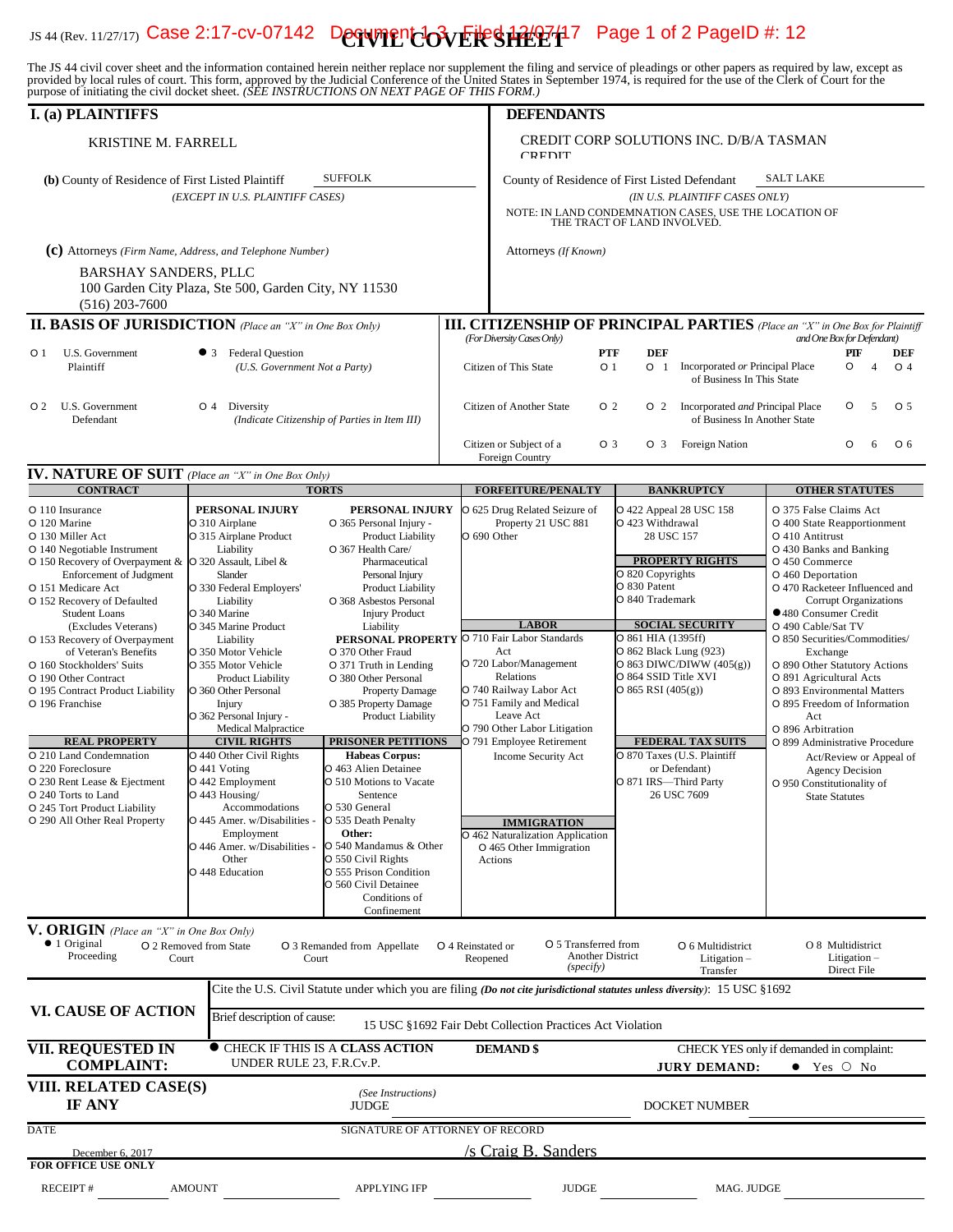#### CERTIFICATION OF ARBITRATION ELIGIBILITY Case 2:17-cv-07142 Document 1-3 Filed 12/07/17 Page 2 of 2 PageID #: 13

Local Arbitration Rule 83.10 provides that with certain exceptions, actions seeking money damages only in an amount not in excess of \$150,000, exclusive of interest and costs, are eligible for compulsory arbitration. The amount of damages is presumed to be below the threshold amount unless a certification to the contrary is filed.

I, Craig B. Sanders , counsel for Plaintiff , do hereby certify that the above captioned civil action is ineligible for compulsory arbitration for the following reason(s):

- $\Box$  monetary damages sought are in excess of \$150,000, exclusive of interest and costs,
- $\Box$  the complaint seeks injunctive relief,

 $\Box$  the matter is otherwise ineligible for the following reason

#### **DISCLOSURE STATEMENT - FEDERAL RULES CIVIL PROCEDURE 7.1**

Identify any parent corporation and any publicly held corporation that owns 10% or more or its stocks:

#### **RELATED CASE STATEMENT (Section VIII on the Front of this Form)**

Please list all cases that are arguably related pursuant to Division of Business Rule 50.3.1 in Section VIII on the front of this form. Rule 50.3.1 (a) provides that "A civil case is "related" to another civil case for purposes of this guideline when, because of the similarity of facts and legal issues or because the cases arise from the same transactions or events, a substantial saving of judicial resources is likely to result from assigning both cases to the same judge and magistrate judge." Rule 50.3.1 (b) provides that " A civil case shall not be deemed "related" to another c ivil case merely because the civil case: (A) involves identical legal issues, or (B) involves the same parties." Rule 50.3.1 (c) further provides that "Presumptively, and subject to the power of a judge to determine otherwise pursuant to paragraph (d), civil cases shall not be deemed to be "related" unl ess both cases are still pending before the court."

#### **NY-E DIVISION OF BUSINESS RULE 50.1(d)(2)**

- 1. Is the civil action being filed in the Eastern District removed from a New York State Court located in Nassau or Suffolk County: NO
- 2. If you answered "no" above:

a) Did the events or omissions giving rise to the claim or claims, or a substantial part thereof, occur in Nassau or Suffolk County? YES

b) Did the events or omissions giving rise to the claim or claims, or a substantial part thereof, occur in the Eastern District? YES

c) If this is a Fair Debt Collection Practice Act case, specific the County in which the offending communication was received: SUFFOLK

If your answer to question 2 (b) is "No," does the defendant (or a majority of the defendants, if there is more than one) reside in Nassau or Suffolk County, or, in an interpleader action, does the claimant (or a majority of the claimants, if there is more than one) reside in Nassau or Suffolk County? or Suffolk County?  $\blacksquare$  Yes  $\blacksquare$  No

(Note: A corporation shall be considered a resident of the County in which it has the most significant contacts).

#### **BAR ADMISSION**

I am currently admitted in the Eastern District of New York and currently a member in good standing of the bar of this court.  $Yes$   $\neg$   $No$ 

Are you currently the subject of any disciplinary action (s) in this or any other state or federal court?  $\Box$  Yes (If yes, please explain)  $\Box$  No

I certify the accuracy of all information provided above.

| Signature: /s Craig B. Sanders |
|--------------------------------|
|--------------------------------|